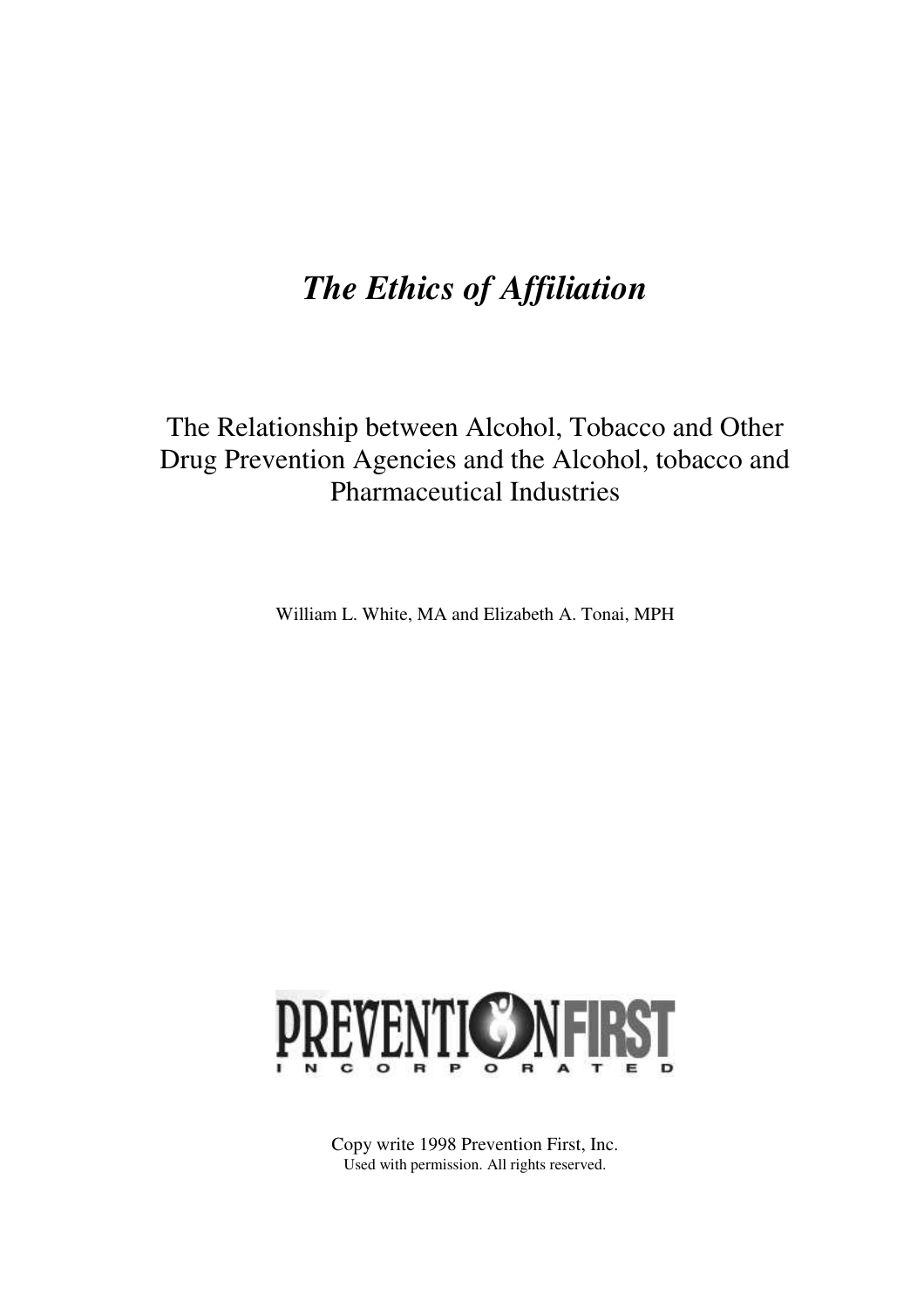## **Executive Summary: The Ethics of Affiliation**

 *The Ethics of Affiliation* summarizes the work of 33 professionals who attended a policy forum titled *Building a Solid Foundation: A Symposium on Ethics in Prevention*. The symposium was conducted to examine the relationship between alcohol, tobacco and other drug (ATOD) prevention agencies and the alcohol, tobacco and pharmaceutical (ATP) industries. Throughout the event the participants were deeply engaged in discussing the ethical issues surrounding the funding and management of prevention programs and the circumstances under which program administrators may be tempted to accept ATP monies – circumstances such as, the competition for shrinking financial resources that support substance abuse prevention programs.

 The scarcity of resources could act as a catalyst for many substance abuse prevention agencies to begin to look for non-traditional funding sources. The question of ethics arises when the standards and goals of the substance abuse prevention agencies are compromised due to their monetary or other (than funding) relationships with industries that harbor interests contrary to those held by the prevention community. The stated goals of the policy forum were to:

- 1. Identify the ethical and professional practice issues involved in the question of accepting funds from the alcohol, tobacco and pharmaceutical industries to support prevention programs and services.
- 2. Identify the ethical and professional practice issues involved in other (than funding) areas of affiliation and collaboration with the alcohol, tobacco and pharmaceutical industries.
- 3. Seek areas of consensus that could constitute guidelines and recommendations on the management of the interface between prevention programs and the alcohol, tobacco and pharmaceutical industries.

 It is often assumed that a relationship between ATOD prevention agencies and the alcohol and tobacco industries is unlikely because of the potential conflict between agency and industry missions. It was under this premise that policy forum participants engaged in a discussion that compared the core interests of the ATP industries with the interests of the prevention field and public health and safety institutions. Participants worked to identify areas where there may be common ground, however, participants soon realized that there are very few areas in which public interest and the alcohol and tobacco industries share a common goal. It is important to note however, that participants felt that there might be some shared goals between pharmaceutical companies and prevention agencies. An example of this is the collaboration of pharmaceutical companies and prevention organizations to stop the abuse of prescription drugs by the elderly.

The Ethics of Affiliation © 1998 Prevention First, Inc.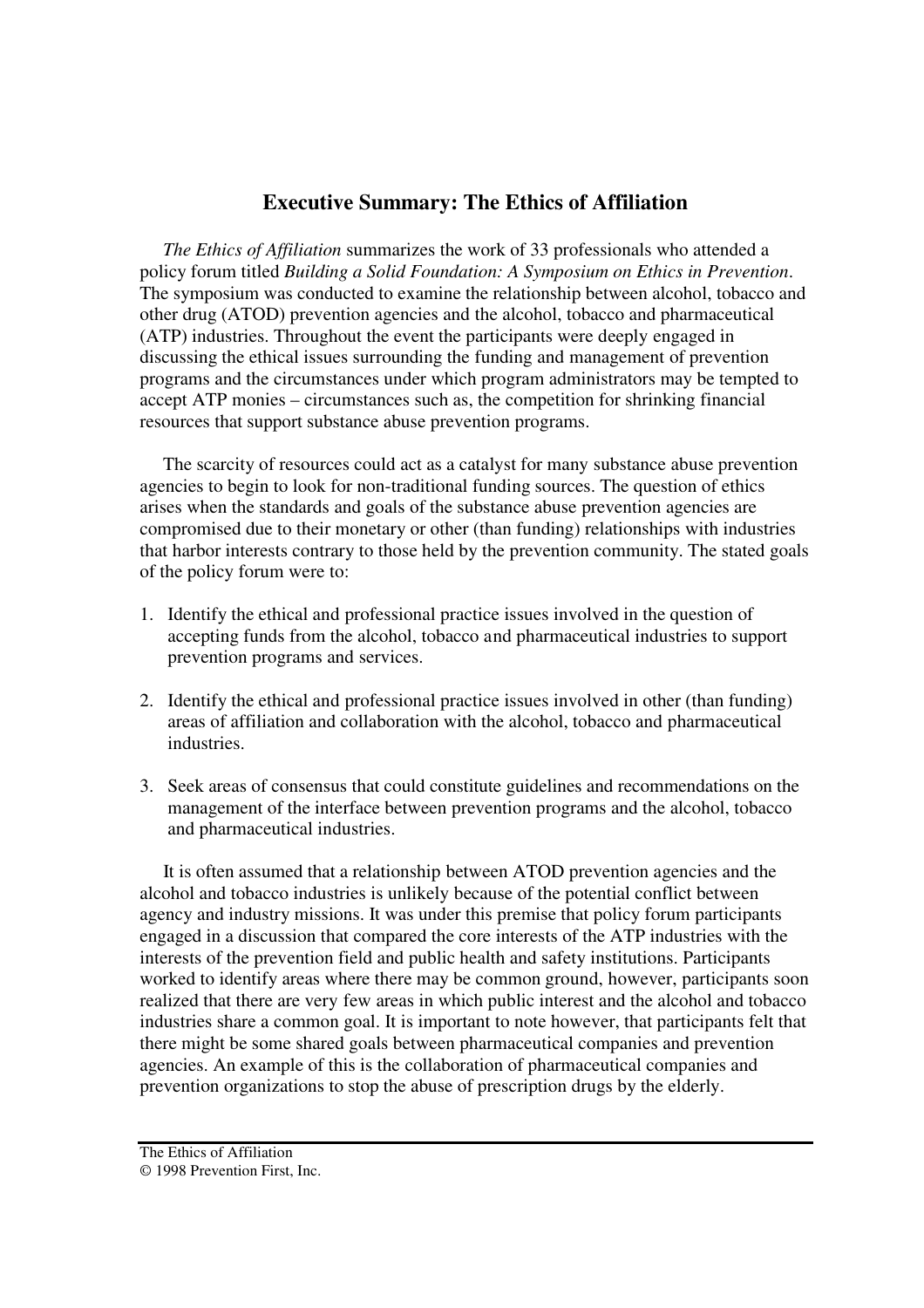Participants were asked to use an ethical decision making model to assess the amount of harm that could be caused by creating an alliance with the alcohol and tobacco industries. The majority of participants found that significant harm would befall service consumers, individual workers, agencies, the professional field and the community as a whole if alliances with these industries were formed.

 Participants worked together during round table discussions to answer five questions related to the appropriateness of accepting funds from ATP companies to be used in prevention programming and the circumstances surrounding other types of collaboration. Participants discussed the role that ATP representatives should and should not be allowed to play in decision-making positions on prevention agency boards and advisory councils.

 The final question asked participants to make recommendations about what guidelines prevention agencies should follow in their potential relationships with the ATP industries. Participants made the following three recommendations:

- 1. Prevention agencies should educate themselves about the history of the ATP industries in the United States and where the interests of these industries may conflict with or align with prevention agencies. More specifically, these agencies should review some of the historical strains that have existed between ATP companies and the fields of substance abuse prevention and treatment.
- 2. Administrative and fiscal agents of prevention programs need to be educated about the problems that can arise in the relationship be tween prevention agencies and ATP companies. There needs to be a high level of value congruence on these issues from the bottom to the top of prevention agencies.
- 3. Prevention agencies should develop a foundation upon which they can make ethical decisions regarding their relationship with the ATP industries. This foundation is made up of a clear mission statement, the delineation of core values of the organization, and the development of an agency code of ethics whose standards can help delineate acceptable and unacceptable prevention partnerships. This foundation needs to be in place BEFORE the issue of accepting funds from, or collaborating with, ATP companies arises.

 The policy forum was an initiative to engage the substance abuse prevention field in conversations regarding the critical ethical issues that will ultimately affect prevention programs. This paper was developed to outline possible guidelines and solutions to this important ethical issue as well as act as a catalyst for further action regarding this issue.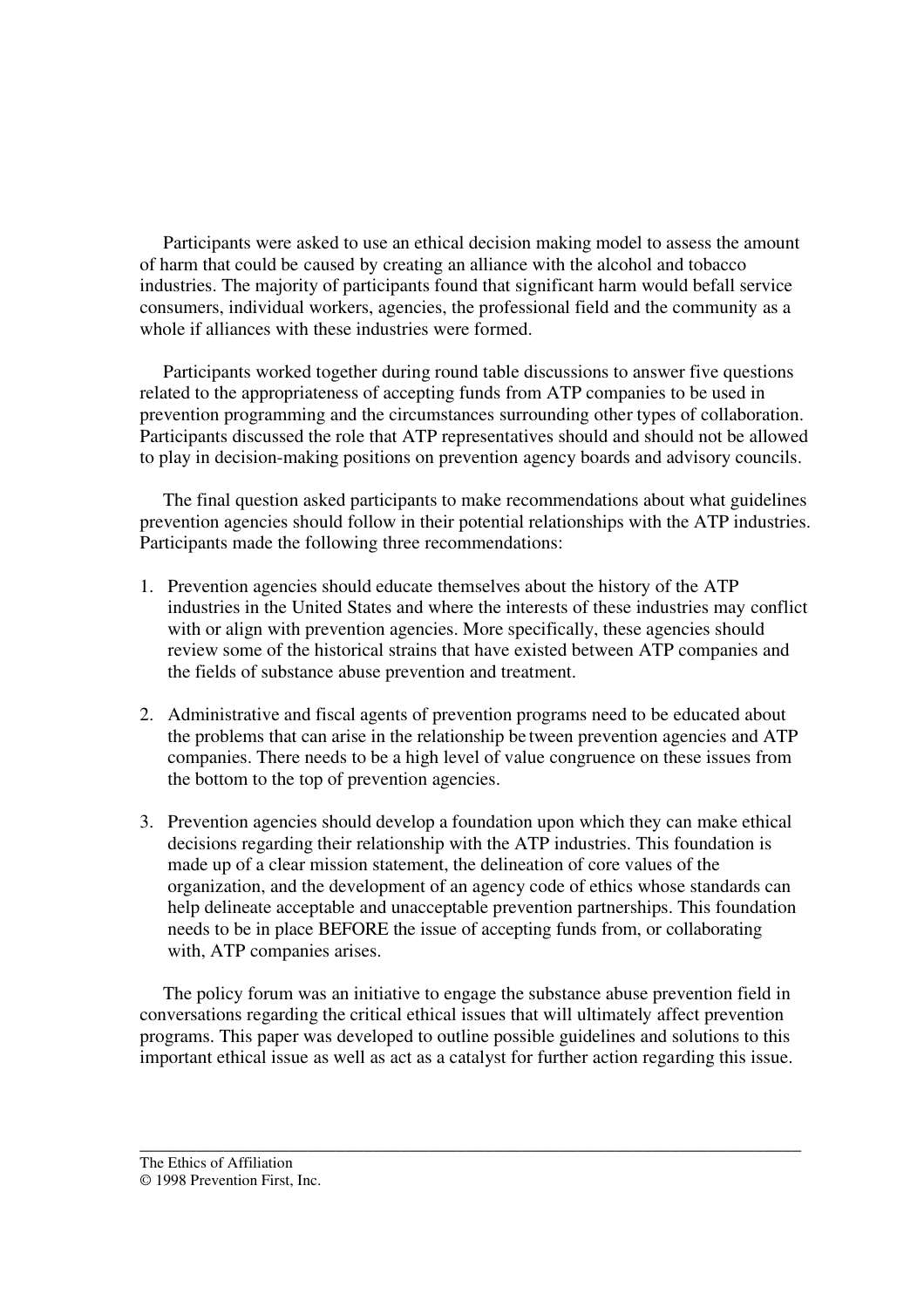## **The Ethics of Affiliation**

## **The Relationship between Alcohol, Tobacco and Other Drug (ATOD) Prevention Agencies and the Alcohol, Tobacco and Pharmaceutical (ATP) industries**

#### **I. Introductions**

 During the past 25 years, the concerns about the relationship between the alcohol, tobacco and pharmaceutical (ATP) industries and ATP-related research, publications, and public health initiatives have intensified. (For samples, see: Mason, 1993; Edwards, et. al., 1996; Babor, et. al., 1996; Perkins, 1997; Hurt, 1997) Particularly contentious has been the debate over the question of whether it is ethically appropriate for alcohol, tobacco and other drug (ATOD) abuse prevention agencies to accept funds from or otherwise collaborate with the ATP industries. This paper will summarize the work of more than thirty prevention professionals brought together to look specifically at the ethical issues involved in this question. We will begin by setting this issue in its historical context.

#### **A. Historical Background: A Synopsis**

 The strain between institutions whose primary goal is the manufacture, distribution, promotion and sale of psychoactive drugs and institutions whose goal is to control, reduce or eliminate particular patterns of psychoactive drug use is deeply rooted in American history. This strain emerged following an era (1780-1830) that saw a dramatic increase in per capita alcohol consumption. Alcohol as "Good Creature of God" and the tavern as a central colonial institution gave way to "Demon Rum" and the emergence of the saloon as a threat to community stability and morality (Rorabaugh, 1979). It was in this era that the concept of addiction was born in America and that an emerging temperance movement began to encourage Americans to moderate their relationship with alcohol. When these efforts to moderate community drinking standards were perceived to be failing, the temperance movement shifted its methods from "moral suasion" (education) to advocacy of legal prohibition of the sale of alcohol (Levine, 1978). By the mid-19<sup>th</sup> century, the forces of alcohol promotion and alcohol prohibition were waging open battle with one another to shape the role of alcohol within the American culture. The  $19<sup>th</sup>$  century also saw growing concern about the use of drugs other than alcohol. There were sporadic anti-tobacco campaigns (often led by temperance organizations) and there were conflicting efforts to both promote and control opium, morphine, cocaine, and chloral hydrate.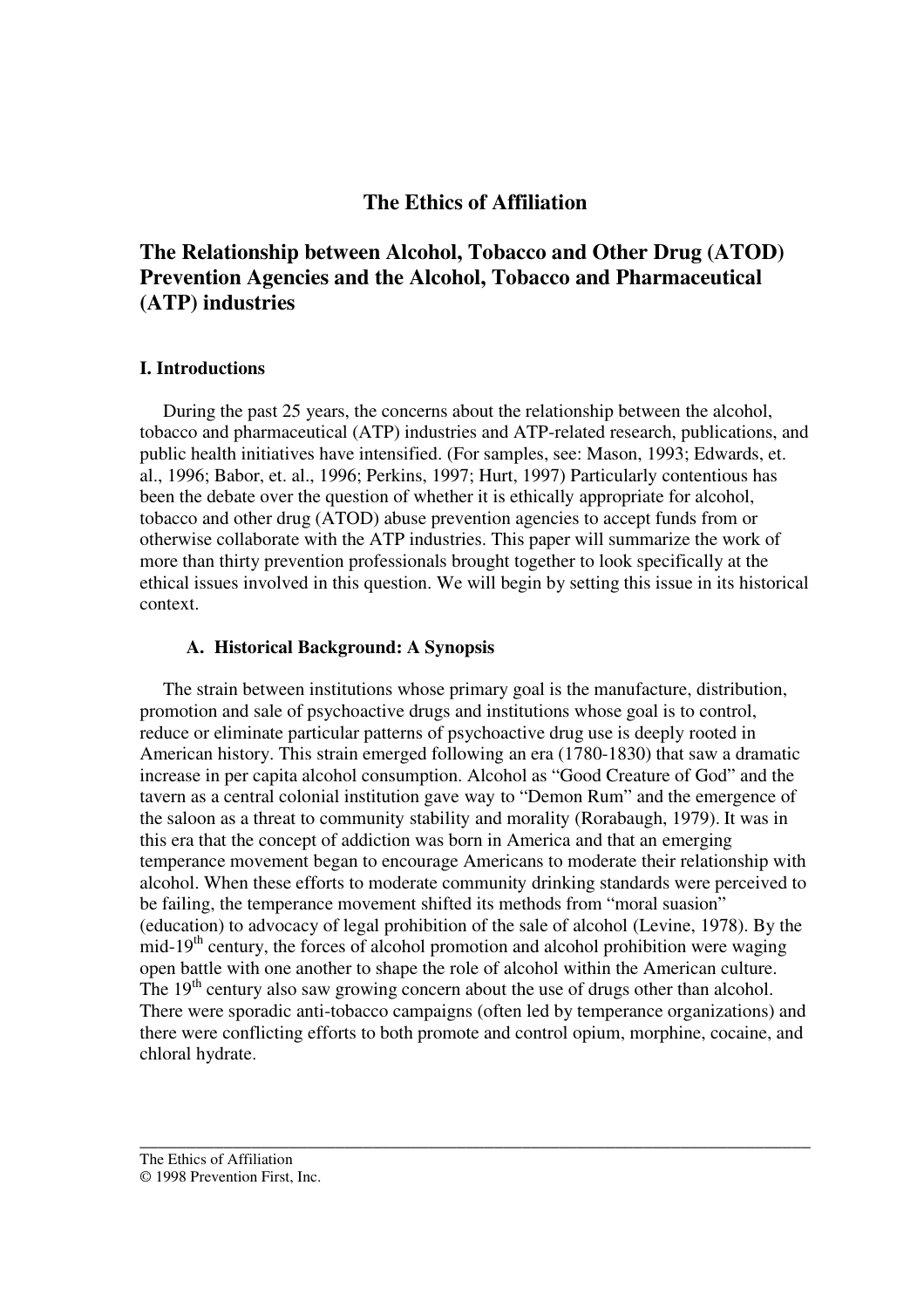The temperance organizations that fueled anti-alcohol and anti-tobacco legislation at local, state and national levels viewed the alcohol and tobacco industries with such antipathy that the idea of soliciting or accepting funds or otherwise cooperating with these industries would have been unthinkable on moral as well as ethical grounds. This was not necessarily the case with late-19<sup>th</sup> and early  $20<sup>th</sup>$  century treatment institutions. Many of those who advocated the creation of specialized institutions for the treatment of alcoholism called upon the state to allocate a portion of the alcohol tax revenues to support alcoholism treatment. The Chicago Washingtonian Home, for example, received 10% of a saloon tax until alcohol interests were successful in getting the law that provided such support declared unconstitutional. Treatment institutions in the era advocated that alcoholism treatment should be subsidized by the alcohol industry.

 The principle upon which this support was advocated was a simple one: "Every business should be obligated to provide for the accidents which grow out of it." The strain between inebriate homes and asylums who wanted laws allocating a portion of alcohol revenue to treatment and the manufacturers, distributors and sellers of alcohol who resisted such taxation began in the mid- $19<sup>th</sup>$  century as does the practice of some treatment institutions receiving support indirectly (through state and municipal governments) from the alcohol industry (White, 1998).

 During the decades that preceded and spanned national prohibition of alcohol, antagonism between "Wets" and "Drys" became so polarized that the idea of any cooperation let alone accepting funds from the alcohol industry would have been unthinkable. But the repeal of prohibition opened up opportunities to redefine the relationship between alcohol organizations and prevention and treatment organizations. While Wet and Fry forces were still clearly identifiable, there was a growing desire to escape this dichotomy. Alcohol representatives were ever present in post-repeal meeting about alcohol problems and it is during this period that we see the first direct relationships between the alcohol industry and what today would be defined as prevention agencies.

 Finding middle ground between Wet and Dry interests was not an easy task. Everett Colby organized the Council on Moderation to prevent alcohol misuse and to promote responsible use of alcohol. The organization solicited funds from both the alcohol industry and from post-repeal temperance groups but failed to sustain itself financially when it was viewed as too dry be Wet interests and too wet by Dry interests (Roizen 1991b). The post-repeal period in America witnessed the founding of Alcoholics Anonymous in 1935 and the rise of a "modern alcoholism movement" out of which emerged some of the core beliefs and the organizational infrastructure of  $20<sup>th</sup>$  century prevention and treatment agencies. The story of the modern debate about the ethics of affiliation between alcohol organizations and prevention organizations begins in this era within the Research Council on Problems of Alcohol (RCPA).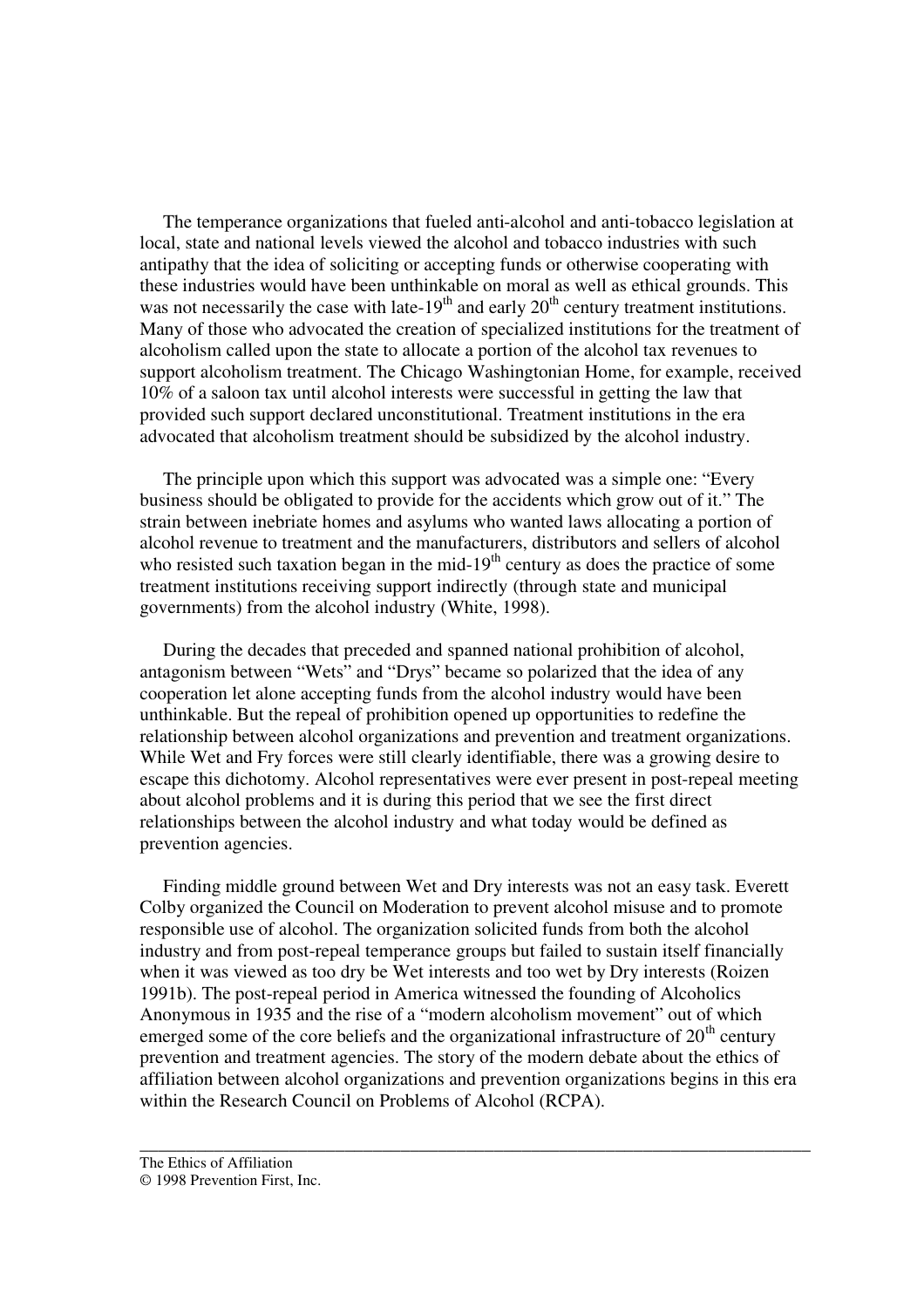The RCPA, from its inception in 1937, brought together some of America's leading scientists to study alcohol problems and to make recommendations of how such problems could be best resolved. Following a two-year struggle to get funding, the RCPA resolved to focus, not on alcohol, but on alcoholism. Where RCPA leaders believed the former would preclude accepting money from the alcohol industry, they felt the latter focus would allow them to ethically accept contributions from the alcohol industry. While the RCPA did accept funds from the alcohol industry following this 1937 decision, the decision generated considerable controversy and funds from the alcohol industry were never large enough to really launch substantial research or educational efforts. In the face of continued struggles and criticism, the RCPA folded in 1949 (Roizen, 1991c).

 Two other relevant milestones come from this period. The Yale Center of Alcohol Studies and the National Committee for Education on Alcoholism provided the core of national leadership to de-stigmatize alcoholism and launch the creation of grassroots prevention and treatment efforts. Formally organized in 1943 by E.M. Jellinek, the Yale Center, while being highly critical of RCPA for accepting alcohol industry funds, itself accepted funds from the alcohol industry-donations masked behind the fine distinction between contributions to the university versus contributions to the Center of Alcohol Studies. Yale's actions raised another ethical dimension: the failure to publicly disclose a financial connection to the alcohol industry. A second story comes from the National Committee for Education on Alcohol (NCEA) which was founded in 1944 by Marty Mann. NCEA experienced enormous financial struggles just to stay alive during much of its early history and did accept contributions from the alcohol industry until its later recognition that this practice could compromise the organization's judgment on key alcohol-related policy issues (Roizen, 1991a; Johnson, 1973; NCADD, 1991).

 We do not know the total amount of funds the alcohol industry provided to RCPA, Yale and NCEA, the timing of these contributions, nor the effect such contributions had on the policies of these organizations or the extent to which the reputations of these organizations may have been damaged by these decisions. It does not appear that the industry acted with "one voice and one checkbook" during this or subsequent periods. There does not appear to have been any unified strategy, as this funding appeared more haphazard and piecemeal than conspiratorial. This is not to say there was no influence, e.g., liquor-industry representatives dislike constant references to alcoholism – a disorder named after their product – and were successful in getting RCPA to use their preferred term, "problem drinking." (Room, 1978)

 Many national and local prevention and treatment agencies followed NCEA's lead in accepting funds from the alcohol industry, and industry representatives continued to participate in national and local alcohol/alcoholism councils in the middle decades of the twentieth century.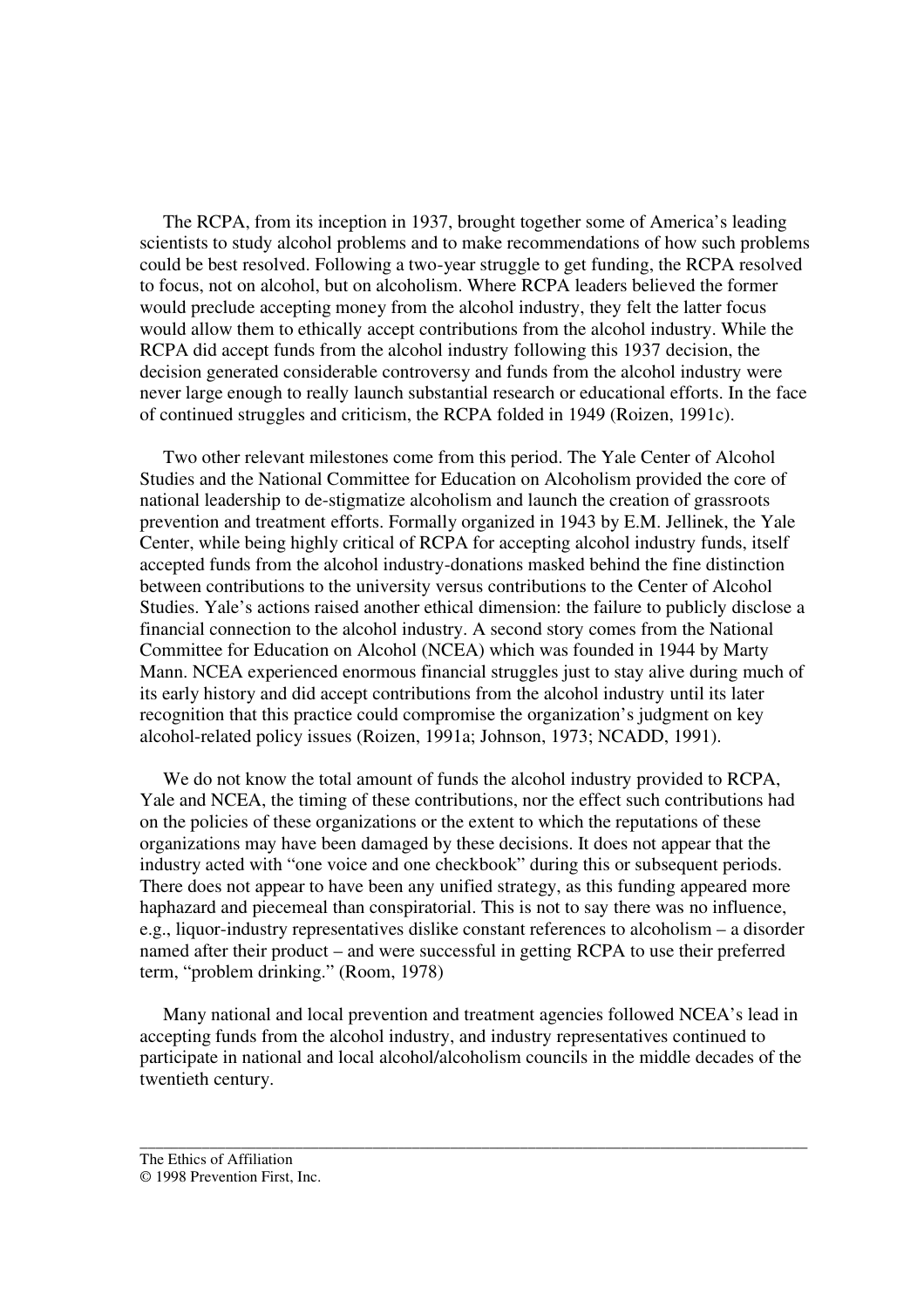Advocates of newly emerging alcoholism treatment programs between 1950-1975 again asked that some portion of alcohol taxes be allocated to support alcoholism treatment. Some states concurred while others ran voluntary fund-raising efforts in bars to support alcoholism treatment. (Michigan's campaign asked for contributions in bars under the banner, "Give the price of a drink to the victim of drink.") Whether through tax revenues or voluntary contributions, these dollars went to state or municipalities that in turn directed the funds to support local treatment programs.

 During the 1980s, a number of grass roots advocacy and prevention organizations were created around special issues or special populations. Mothers Against Driving Drunk (MADD) was founded by Candy Lightner and was followed by groups like Students Against Drunk Driving (SADD), Remove Intoxicated Motorists (RID). Alliance Against Intoxicated Motorists (AAIM), and Boost Consciousness Concerning the Health of University Students (BACCHUS). Many of these groups accepted funds from the alcohol industry during their founding years but later reversed this position and refused to accept such contributions. The acceptance of funds by prevention agencies during the 1970s and early 1980s was done with little awareness by board members of staff of the potential conflicts surrounding the acceptance of such practices. That awareness dramatically increased in the 1980s and 1990s.

 In 1983, the Center for Science in the Public Interest release its influential report, *The Booze Merchants: The Inebriating of America* and a follow-up report, *Marketing Booze to Blacks.* These studies documented the aggressiveness with which the alcohol industry had targeted, and were continuing to target, youth, women, people of color, and heavy drinkers via industry marketing campaigns. Such studies stirred debate within the prevention field regarding how prevention organizations could collaborate with agencies that put their own corporate profit above that of the public welfare. This debate intensified when groups like the Partnership for a Drug-Free America accepted contribution from tobacco companies.

 In 1994 James Mosher and Ellen Frank conducted a study on the impact of not-forprofit agencies accepting or refusing to accept money from the alcohol industry. They found that agencies that refused such moneys were more likely to support public health measures controlling alcohol (including restrictions on alcohol industry marketing practices) than were organizations that accepted money from the alcohol industry. More specifically, agencies that received money from the alcohol industry were less likely to support administrative licensure revocation for drunk driving; lowering blood alcohol content driving impairment laws; product warning labels and health warning ads.; bans on alcohol billboards, restrictions on sales of alcohol in gas stations, grocery stores, movies, and sports events; and limitations on density of alcohol sales outlets (Mosher and Frank, 1994; Paying the Piper, 1996).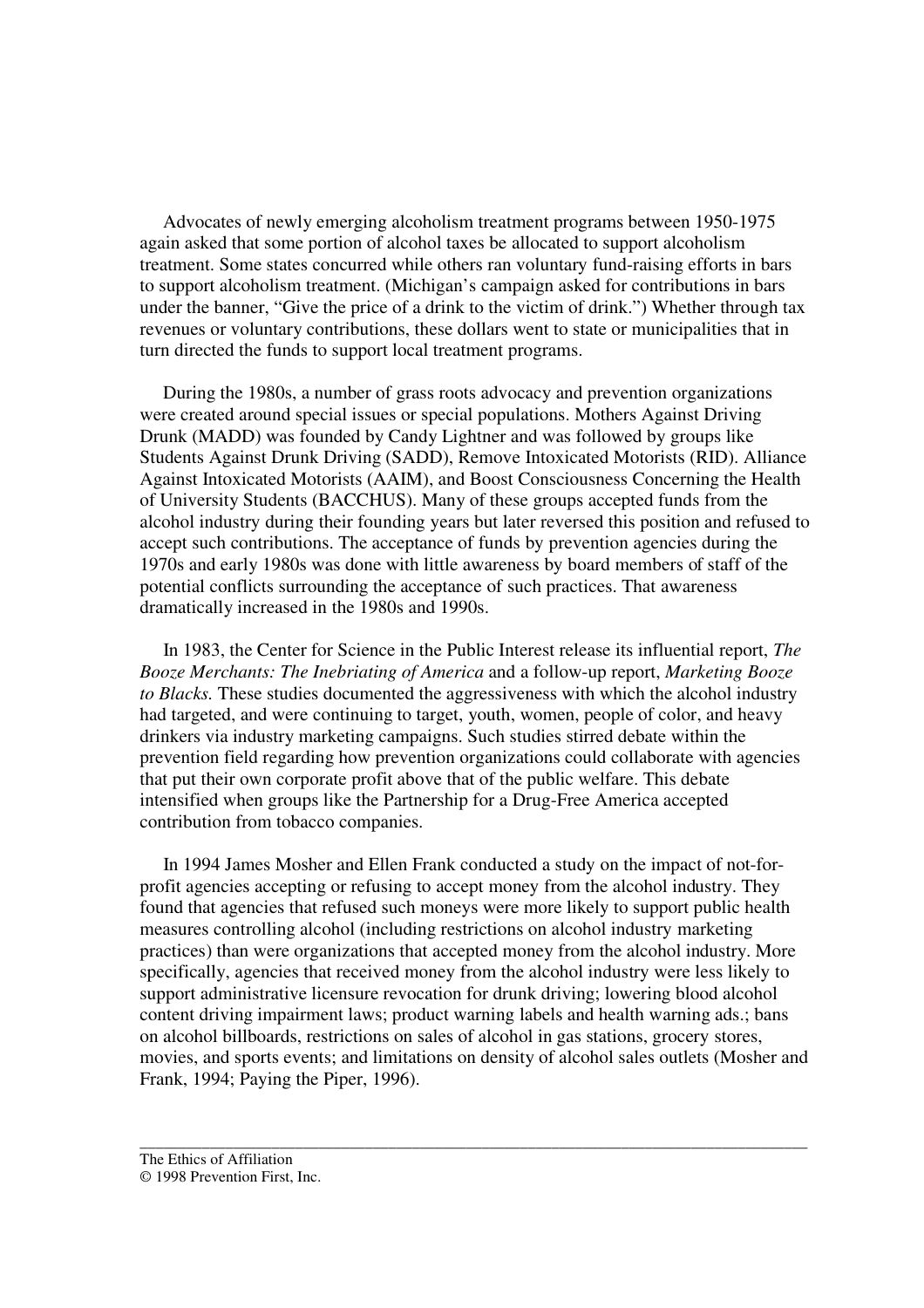In 1995, the National Association of Prevention Professionals and Advocates (NAPPA) released an issue paper on "Prevention Program Funding from Controversial Sources." The paper did not take a definitive position on the question of prevention programs accepting funds from the ATP industries but did suggest questions that programs should consider in making such a decision, e.g., the motivation of the funder, potential injury to agency reputation, threat to other sources of agency funding, and conditions of funding that may interfere with freedom of agency action (NAPPA, 1995).

 The fact that issues were raised about the ethics of prevention organizations accepting money from alcohol companies does not mean that there was clear agreement on this issue. The debate about the appropriateness of accepting such funds left organizations like the National Organization of Student Assistance Programs and National Association of Leadership for Student Assistance Programs (NALSAP) on completely opposite side of this issue, with NOSAPP accepting funds from the alcohol industry and NALSAP refusing to accept such funds (Hicks and Hammond, 1990).

 The broader issue of how prevention organizations should relate to ATP industries was heightened in the 1990s when 1) representatives of the major tobacco companies stood before Congress in 1994 to deny that a) tobacco (nicotine) is addicting, b) addiction has a causal relationship to smoking, and that c) the tobacco industry targeted youth in their marketing campaigns, 2) subpoenaed internal documents from tobacco companies revealed that the industry was long aware of nicotine's addictive properties, understood the cigarette as a drug delivery device, manipulated nicotine levels via genetically altered tobacco, and consciously targeted young people (as young as 12) in their advertising campaigns, and when 3) a proposed "tobacco settlement" included provisions through which the tobacco industry would contribute millions of dollars toward the prevention of tobacco use among young people. The intensified debate about how prevention agencies should relate to what was being viewed as increasingly predatory alcohol and tobacco industries stirred heated debate among board members and staff of local prevention agencies.

 Three trends are evident in the brief history; First, prevention and treatment organizations tend to accept funds during their organizational birth and emergence only to later reject such contributions and relationships as they move into organizational maturity. This suggests that ethical sensitivities evolve as professional fields mature and as their financial infrastructures become more stable. Second, there seems to be distinctions between the ethics of accepting money directly from the alcohol industry versus accepting money from the alcohol industry that has been routed through an independent governmental or public health body. Third, ethical sensitivities regarding organizational affiliation and acceptance of contributions have evolved dynamically through the  $20<sup>th</sup>$  century. The trend has been from one of little awareness or regard for the ethical implications of such relationships to growing concerns that there are serious problems inherent in such relationships.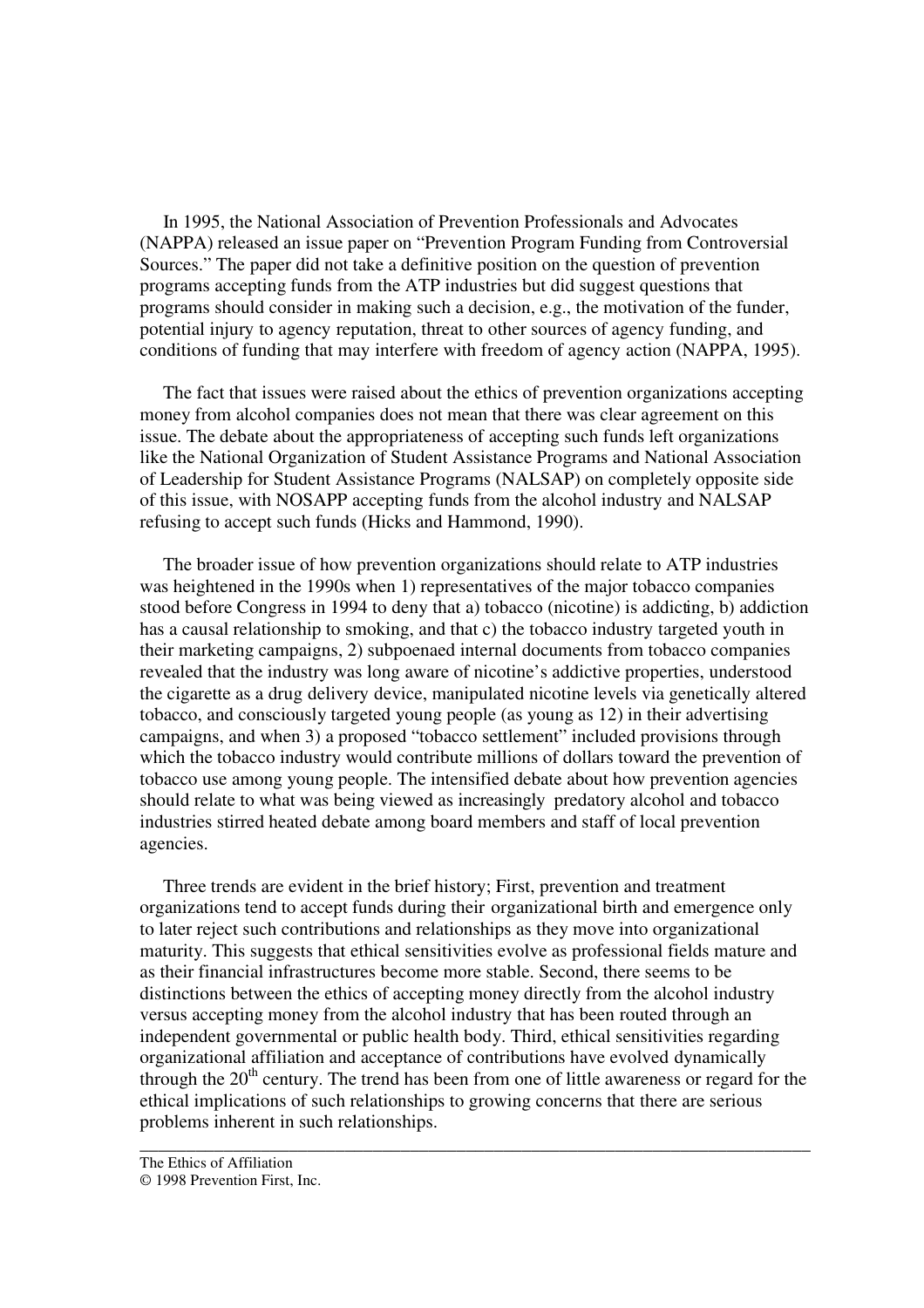#### **B. Current Concerns and Issues**

 The organization and funding of prevention services continues to lack consistency and reliability. As ATOD prevention initiative (and organizations) come and go, the very desperation to initiate and sustain some of these efforts increases the likelihood that prevention agencies find themselves operating on the boundary of ethical appropriateness in both their collaborative relationships and the sources of their funding. Prevention agencies need a clear understanding of the ethical issues involved in such affiliations and clear ethical guidelines to define when, and when not to, enter into relationships with other organizations. It was in this context of heightened concern and debate about ethical issues regarding the relationship between the ATP industries and preventions organizations that a policy forum was hosted by Prevention First, Incorporated. The aim of the forum was to create opportunity for discussion and formulation of recommendations for how local prevention agencies should best respond to these issues.

## **C. Policy Forum: Goals, Participants**

 Prevention First, Inc. proposed to coordinate a meeting of executive level prevention professionals to define the critical ethical issues in funding and managing prevention programs. The event titled "Building a Solid Foundation: A Symposium on Ethics in Prevention," sought to bring together a group of individuals representing a variety of disciplines, who have an interest in the issues of funding of substance abuse prevention programs. The stated goals of the policy forum were to;

- 1. Identify the ethical and professional practice issues involved in the question of accepting funds from the alcohol, tobacco and pharmaceutical industries to support prevention programs and services.
- 2. Identify the ethical and professional practice issues involved in other (than funding) areas of affiliation and collaboration with the alcohol, tobacco and pharmaceutical industries.
- 3. Seek areas of consensus that could constitute guidelines and recommendations on the management of the interface between prevention programs and the alcohol, tobacco and pharmaceutical industries.

 The intent of symposium organizers was to deep the number of attendees to a minimum so that all participants could be actively engaged in the discussion. In accordance with the desire to limit the number and scope of participants, registration for the event was by invitation.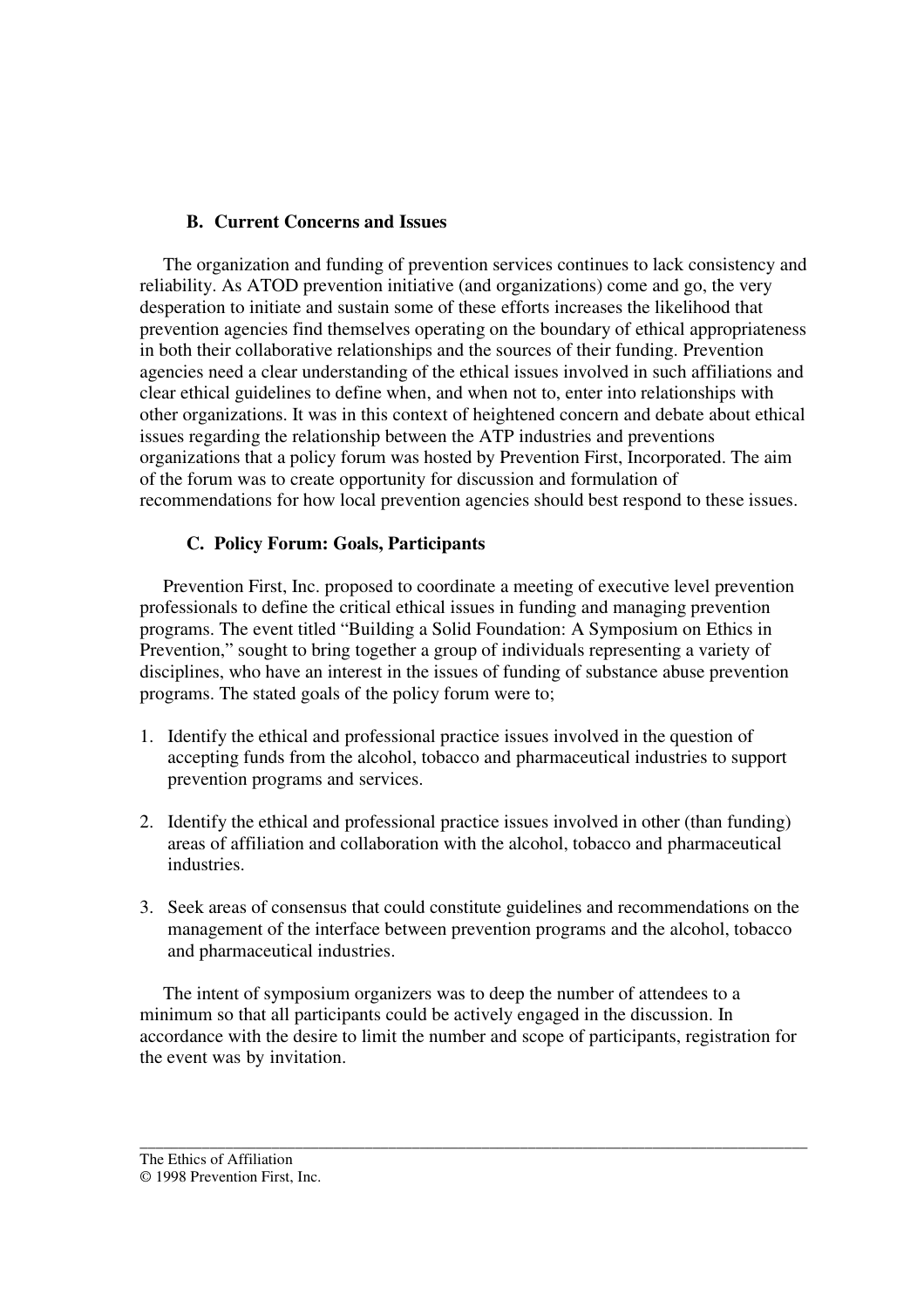Invitations were sent to individuals in a number of disciplines to ensure that persons from a variety of professional backgrounds were in attendance. The disciplines of government, medicine, substance abuse prevention, mental health, youth service and education were represented at the meeting.

 Although the majority of invitations were sent to the recognized leader of the prevention field in Illinois, an effort was made to include individuals from other states. In order to capture the perspectives of prevention leaders from across the nation, invitations were sent to prevention professionals who are a part of the National Prevention Network (NPN). Four states including, Arkansas, Ohio, Wisconsin and Illinois were represented at the symposium.

 There were a total of 33 participants who contributed their time and energy to the task of discussing the possible implications that accepting funds from the alcohol, tobacco and pharmaceutical industries may have on their programs. The following is a list of professionals who contributed to this paper through their work at the policy forum.

| Laura Mann Abraham                        | Dody Chang                             |
|-------------------------------------------|----------------------------------------|
| <b>InTouch Coordinator</b>                | <b>Bilingual Training Specialist,</b>  |
| Kenneth W. Young Centers                  | Prevention First, Inc.                 |
| Elk Grove Village, IL                     | Chicago, IL                            |
| <b>Karel Ares</b>                         | Ramiro Chacon                          |
| Director of Training and Instructional    | <b>Community Organizing Supervisor</b> |
| Development                               | Youth Service Project, Inc.            |
| Prevention First, Inc.                    | Chicago, IL                            |
| Springfield, IL                           |                                        |
| Patricia Berry                            | Philinda Coleman                       |
| Preventionist, Chestnut Health Systems    | Prevention Coordinator,                |
| Maryville, IL                             | Mental Health Association in Illinois  |
|                                           | Chicago, IL                            |
| Joanne Bieschke                           | Laurel J. Dahl                         |
| Assistant Director, Cook County Sheriff's | <b>Prevention Administrator</b>        |
| Youth Services Dept.                      | <b>NICASA</b>                          |
|                                           | Round Lake, IL                         |
| Stephen Braunginn                         | <b>Theresa Davis</b>                   |
| Deputy Director, Wisconsin Clearinghouse  | <b>Breaking Free</b>                   |
| For Prevention Resources                  | Naperville, IL                         |
| Madison, WI                               |                                        |
| Laurie Call                               | <b>Judy Fried</b>                      |
| Senior Training Specialist,               | CEO, NISCASA                           |
| Prevention First, Inc.                    | Round Lake, IL                         |
| Springfield, IL                           |                                        |
|                                           |                                        |
|                                           |                                        |
|                                           |                                        |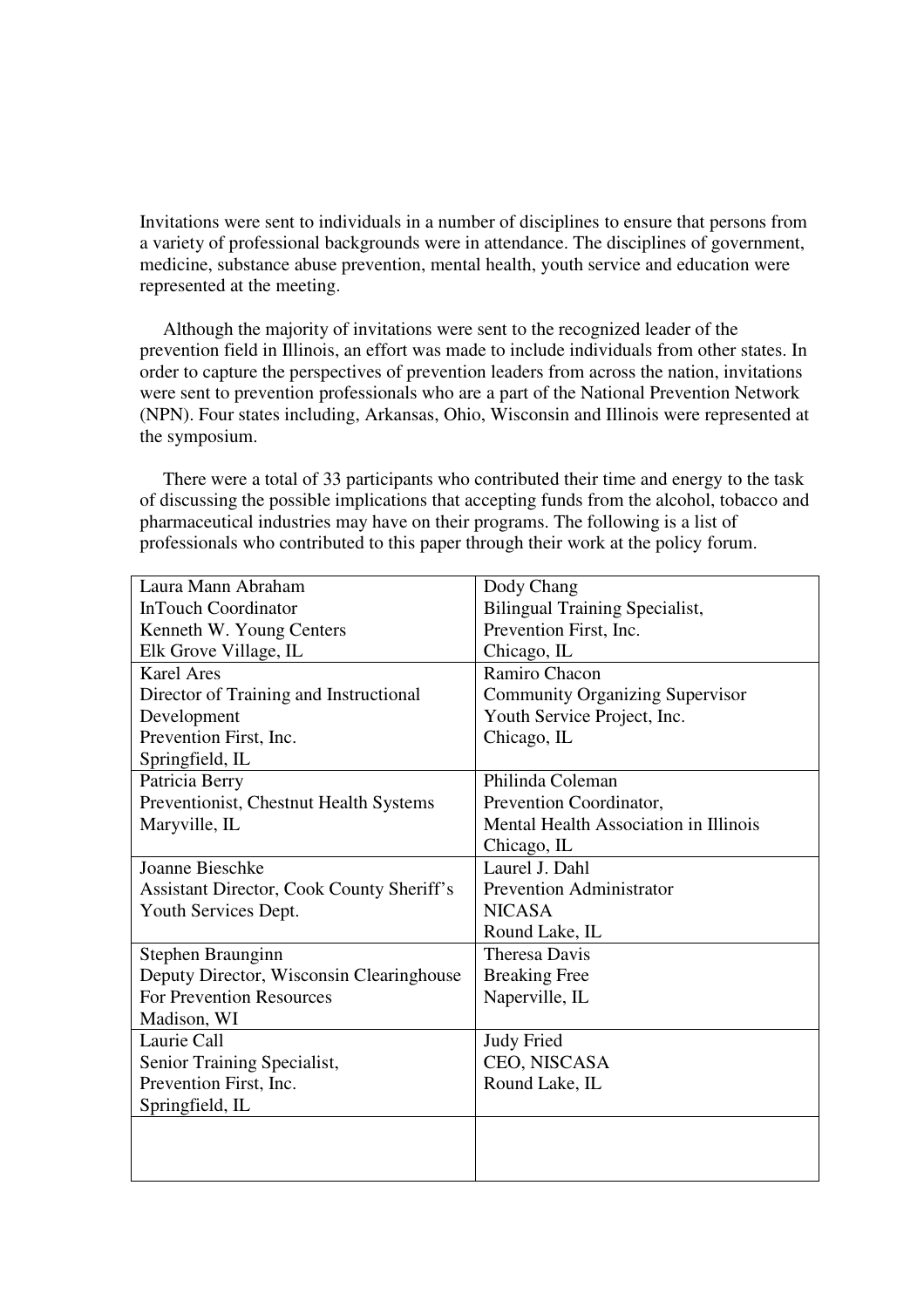| Laurie Carmody                            | Tony Heath                            |
|-------------------------------------------|---------------------------------------|
| President/CEO,                            | Director of Consultation Services and |
| Prevention First, Inc.                    | Resource Development,                 |
| Springfield, IL                           | Prevention First, Inc.                |
|                                           | Chicago, IL                           |
| Terry Cavallo                             | <b>Beth Johnson</b>                   |
| Vice President, Prevention First, Inc.    | <b>InTouch Coordinator</b>            |
| Springfield, IL                           | Jane Addams, Inc.                     |
|                                           | Freeport, IL                          |
| Jackie Kramp                              | <b>Leonard Lamkin</b>                 |
| Program Director, Mayor's Office for      | Tobacco Interventions for Youth,      |
| People with Disabilities                  | <b>American Medical Association</b>   |
| Chicago, IL                               | Chicago, IL                           |
| Edwin D. Johnson                          | Janice Ricely                         |
| The Ounce of Prevention                   | <b>Central States Institutes</b>      |
| Chicago, IL                               | Chicago, IL                           |
| Amy Lehrner                               | Felicia Roberson                      |
| Educator, TASC                            | <b>InTouch Liaison</b>                |
| Chicago, IL                               | Prevention First, Inc.                |
|                                           | Chicago, IL                           |
| <b>Gloster Mahon</b>                      | Jean Schram                           |
| Chicago Housing Authority/CADRE           | <b>Prevention Director</b>            |
| Chicago, IL                               | <b>Chestnut Health Systems</b>        |
|                                           | Maryville, IL                         |
| <b>Brooke McMillin</b>                    | Gary Seelbach                         |
| Program Director, Youth Network           | Executive Secretary, Community and    |
| Council/ICOY                              | <b>Residential Services Authority</b> |
| Chicago, IL                               | Springfield, IL                       |
| Jennifer Orban                            | <b>Myrna Torres</b>                   |
| <b>Assistant Director, IAODAPCA</b>       | <b>Bilingual Training Specialist</b>  |
| Springfield, IL                           | Prevention First, Inc.                |
|                                           | Chicago, IL                           |
| Albert Orsello                            | Gail Wells                            |
| CEO, Prevention Partnership, Inc.         | Chicago Housing Authority/CADRE       |
| Chicago, IL                               | Chicago, IL                           |
| Gloria J. Pickett                         | Deborah Young                         |
| <b>EFCD</b> Specialist                    | <b>Training Manager</b>               |
| <b>UAPB Cooperative Extension Program</b> | Prevention First, Inc.                |
| Pine Bluff, AK                            | Chicago, IL                           |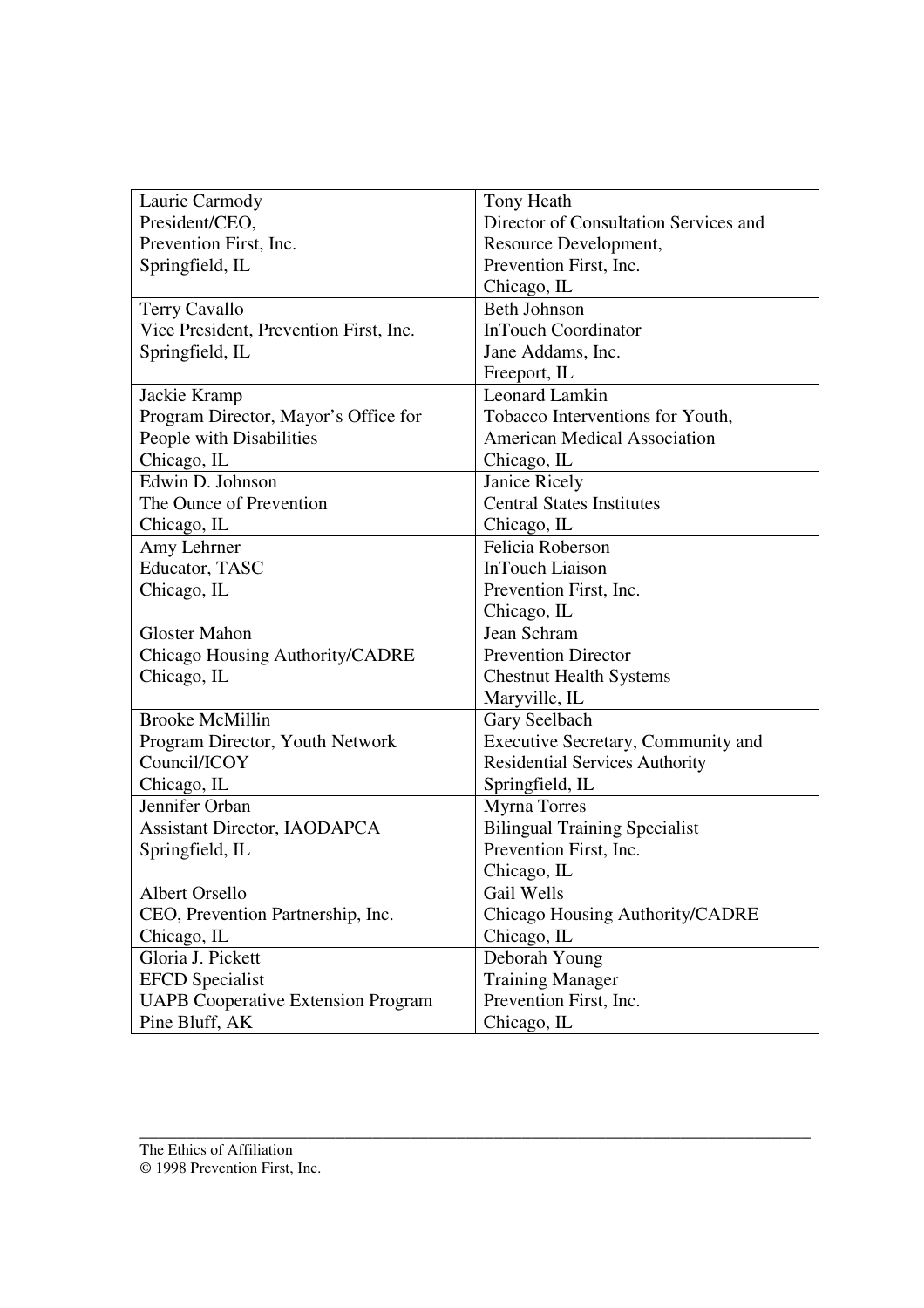The symposium began with a historical perspective of the ethical issues surrounding the interface between the alcohol, tobacco, and pharmaceutical (ATP) industries and the prevention field. Participants were then led in a discussion that compared to core interests of the ATP industries with the interests of the prevention field and public health and safety institutions. Using an ethical decision-making model, participants assessed the amount of harm that could be caused by creating an alliance with the ATP industries.

 The afternoon session of the symposium consisted of round table discussions during which participants worked together to answer 5 questions related to the appropriateness of accepting funds from ATP companies to be used in prevention programming and the circumstances surrounding other types of collaboration. Participants also discussed the role that ATP representatives should and should not be allowed to play in decisionmaking positions on prevention agency boards and advisory councils. Lastly, participants were asked to make recommendations about what guidelines prevention agencies should follow in their potential relationships with the ATP industries.

 Throughout the event the 33 participants were deeply engaged in discussing the ethical issues surrounding the funding and management of prevention programs and the circumstances under which program administrators may be tempted to accept ATP monies. The discussions that occurred have been summarized in the pages that follow.

 It is important to note that during much of their discussion participants made a distinction between accepting money from the pharmaceutical industry and accepting funding from the alcohol and tobacco industries. Participants were more inclined to concede that it was acceptable to take direct funding from pharmaceutical companies than from the alcohol or tobacco industries. The reason for this distinction is that many participants felt that the mission and goals of the pharmaceutical industry were more congruent with those of the prevention field. Because of this distinction specific mention of the pharmaceutical industry has not been noted in portions of the following participant discussion summaries.

## **II. The Ethics of Affiliation: General Analysis of Ethical Issues**

## **A. Two Industries: Mission Compatibility versus Mission Conflict**

 The discussion of ethical issues in affiliations between prevention organization and ATP organizations began with a discussion of the missions of the two industries. The premise of this discussion was that prevention agencies should enter into financial and programmatic collaborations only with organizations whose missions are compatible with their own. Mission congruity can help prevention organizations, through their partnering relationships, avoid problems of "double agentry": pledging loyalty to one party (the community) while knowingly or unknowingly making decisions that serve the interests of another party (the alcohol industry).

<sup>© 1998</sup> Prevention First, Inc.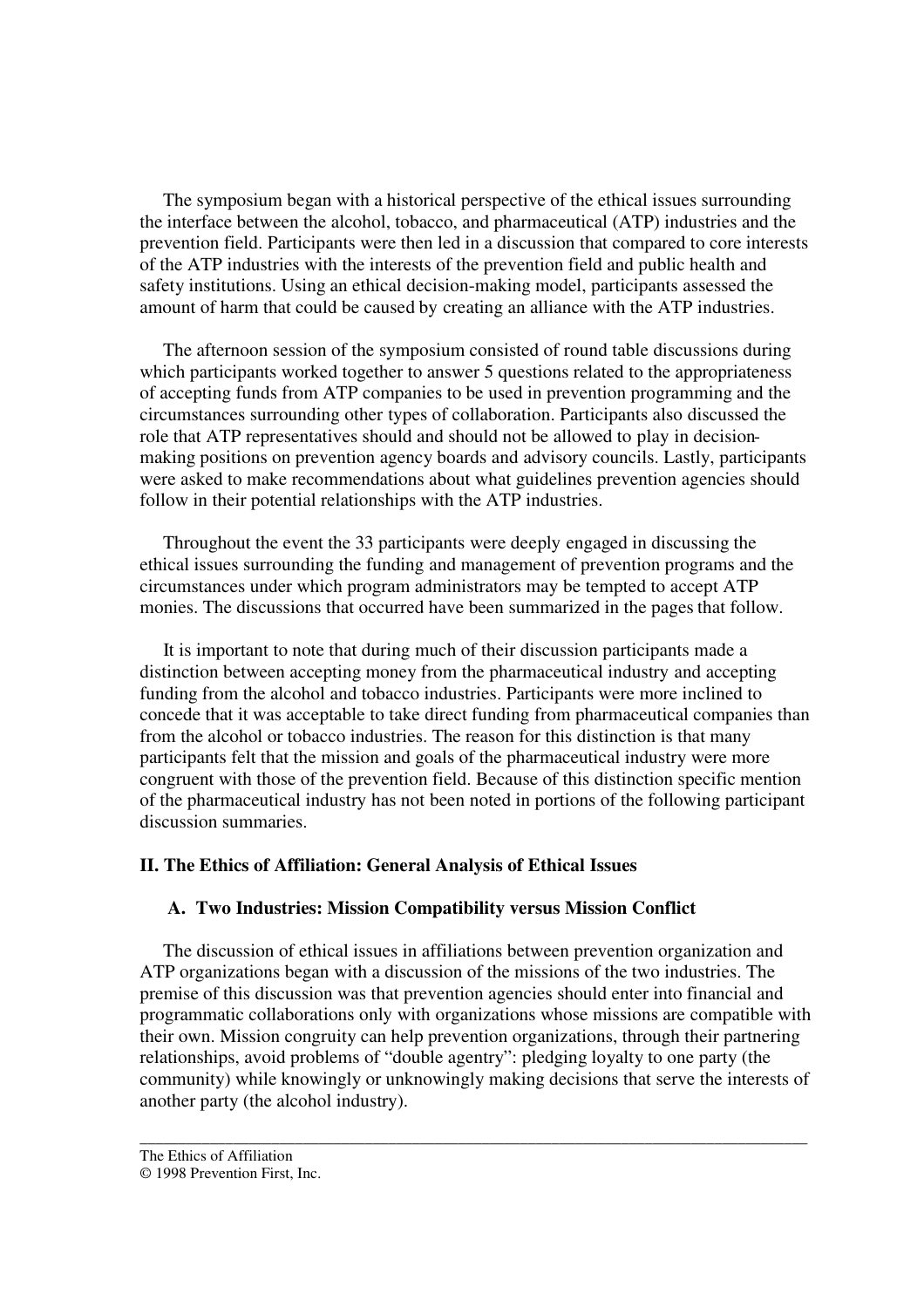When comparing the missions of the alcohol and Tobacco (AT) industries to that of the prevention field, many areas of potential conflict were identified. Perceived areas of similarity and differences regarding institutional goals included the following.

## *Who consumes AT Products?*

The AT industries have historically sought to expand their markets by lowering legal age of consumption and by targeted marketing to special populations: youth, women, people of color, and heavy drinkers; the prevention field has sought to constrict overall consumption, raise the legal drinking age, and to focus prevention efforts toward many of the same populations targeted by AT industries.

## *Where AT products can be purchased/used*

|                         | The AT industries have sought to expand the number and variety<br>of culturally approved places to purchase and use AT products<br>while the prevention field has sought to constrict the number and<br>variety of such places.                                                         |
|-------------------------|-----------------------------------------------------------------------------------------------------------------------------------------------------------------------------------------------------------------------------------------------------------------------------------------|
| <b>Quality Control</b>  |                                                                                                                                                                                                                                                                                         |
|                         | Both the AT industries and the prevention field have supported<br>some degree of quality control to reduce product adulteration of<br>licit substances.                                                                                                                                 |
| <b>Product Labeling</b> |                                                                                                                                                                                                                                                                                         |
|                         | The AT industries have opposed product labeling while many<br>prevention organizations have supported truth in labeling and<br>mandatory health warning labels.                                                                                                                         |
| <b>Product Potency</b>  |                                                                                                                                                                                                                                                                                         |
|                         | The AT industries have expanded their markets by both increasing<br>and decreasing doses of alcohol/nicotine in their products.<br>Lowered potency has been aimed at expanding the AT market by<br>catering to broader consumer taste and by responding to consumer<br>health concerns. |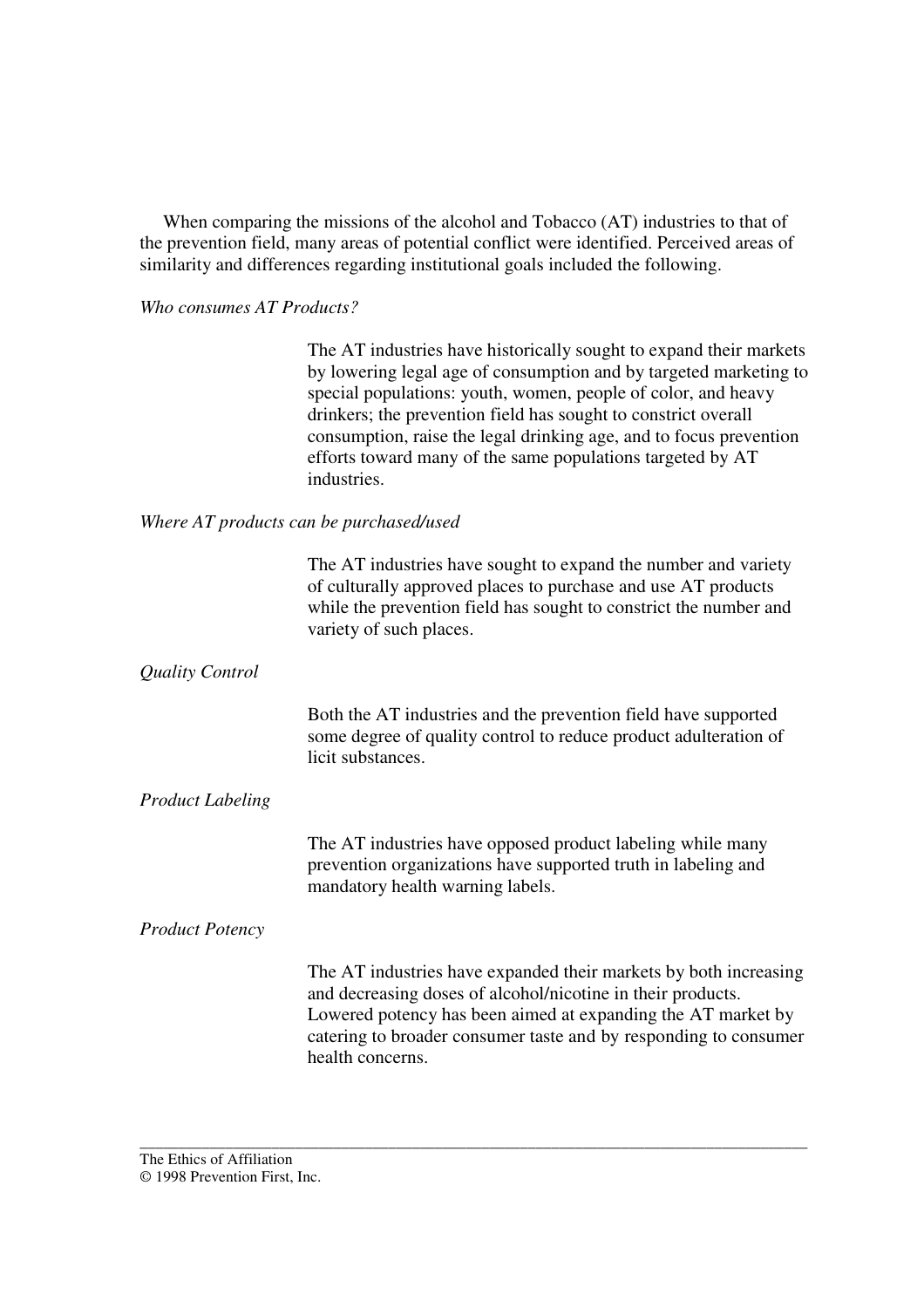AT industries have also increased product potency to maximize drug effects, to enhance brand identification and to reduce the probability of maturing out (through increased odds of physical addiction). Prevention advocates have long attacked high potency products such as 100+ proof distilled spirits, fortified wines and high alcohol-content malt liquors.

## *Unit Dose of Product*

AT industries have provided products that tend to mask drug dependency behind ever increasing dose sizes, e.g., ever lengthening cigarettes, 40 oz. Beers-a practice bitterly attacked by many prevention organizations.

## *Event/Daily Dose*

AT industries have worked to weaken cultural definition of "excessive" while prevention organizations have tried to limit dosage of use per episode both as a means of lowering threats to public safety (drunk driving) and as a means of reducing personal and social costs that rise progressively with lifetime dose. The alcohol industry has lobbied against lowering level of legal intoxication to .08 – a measure strongly supported by most prevention and public safety advocates.

## *When Use Occurs*

AT industries have attempted to increase use by normalizing use in ever-expanding times and circumstances (e.g., champagne brunches, "Put a little weekend in your week.") while prevention organizations have sought to reduce daily/lifetime dose and to disentangle alcohol and tobacco from cultural rituals, (e.g., sober proms/graduations; "First Night Celebrations").

## *Perception/Promotion of Product*

AT industries have aggressively sought to glamorize and promote their products while prevention organizations have sought to deglamorize these products. AT industries have bitterly fought prevention efforts to define their products as drugs (and potentially addictive drugs).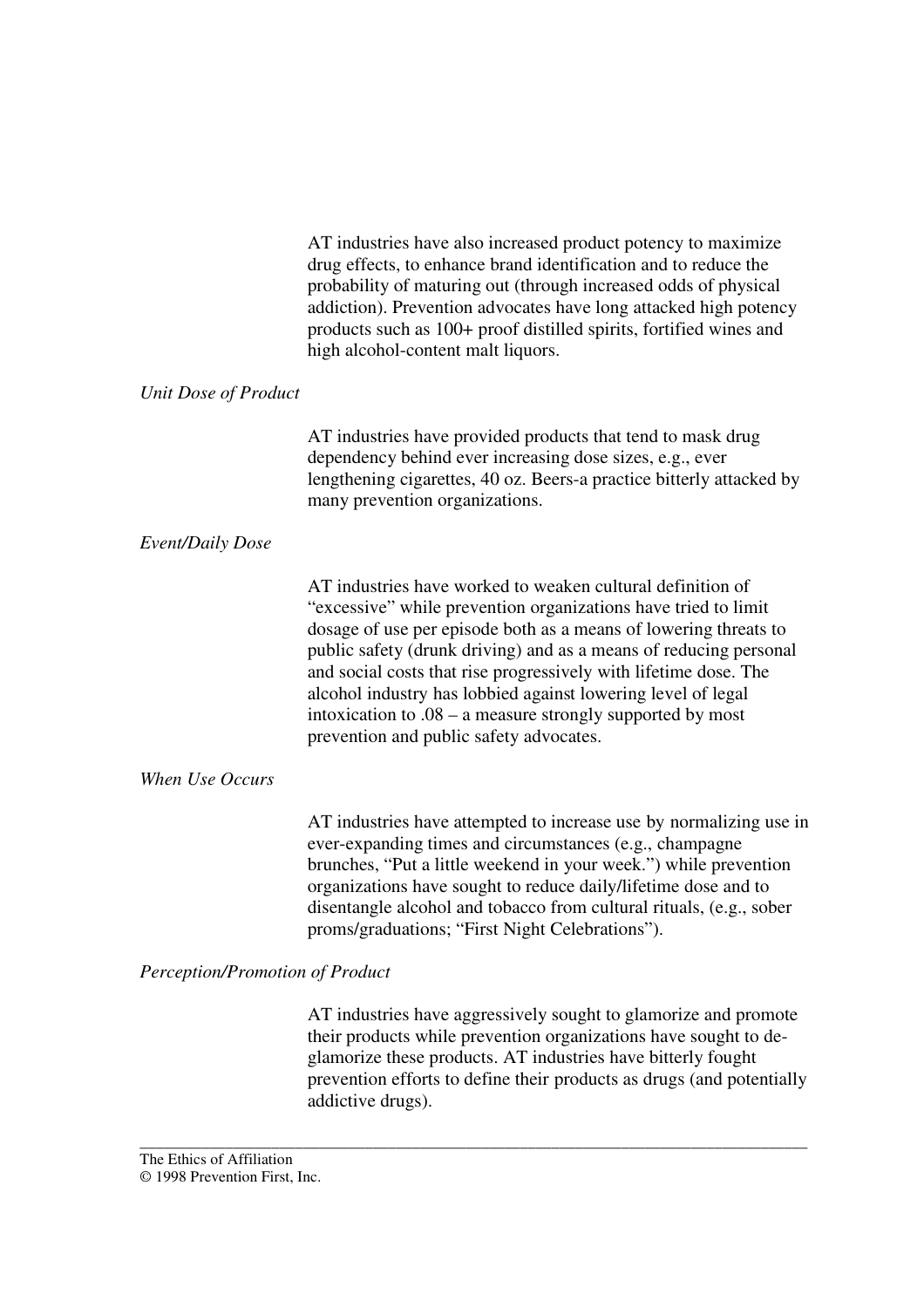#### *Illicit Markets*

Both the AT industries and prevention organizations have voiced strong opposition to illegal drug markets (both illegal [untaxed] sales of AT products and sales of legally prohibited psychoactive drugs).

#### *Product Taxation*

The AT industries strongly oppose efforts to increase AT-related taxes while many preventionists support increased AT-related taxation as a way to lower per-capita use and particularly use among young people.

#### *ATP-related Injuries and Fatalities*

The AT industry has sought to reduce A-related morbidity and mortality but in ways that don't damage the image of their product or its profitability, e.g., low tar cigarettes, filters, "know when to say when" campaigns, non-alcoholic beer. The prevention field has been quite aggressive in its efforts to reduce AT-related morbidity and mortality, e.g., educational programs on harmful effects of smoking, drunk driving, FAS, etc.

## *ATP-related Social Costs*

The AT industries tend to deny the reality or scope of AT-related social costs whereas the prevention field has been a strong advocate of research and public education related to such social costs. Many prevention programs are also designed to specifically lower personal and social costs of AT use, e.g., FAX/FAE educational campaigns, server training.

#### *Paraphernalia*

The AT industries have long used images and logos as marketing devises for their products while the prevention field has attacked many such products and images (Joe Camel) for their use in the targeting of vulnerable populations.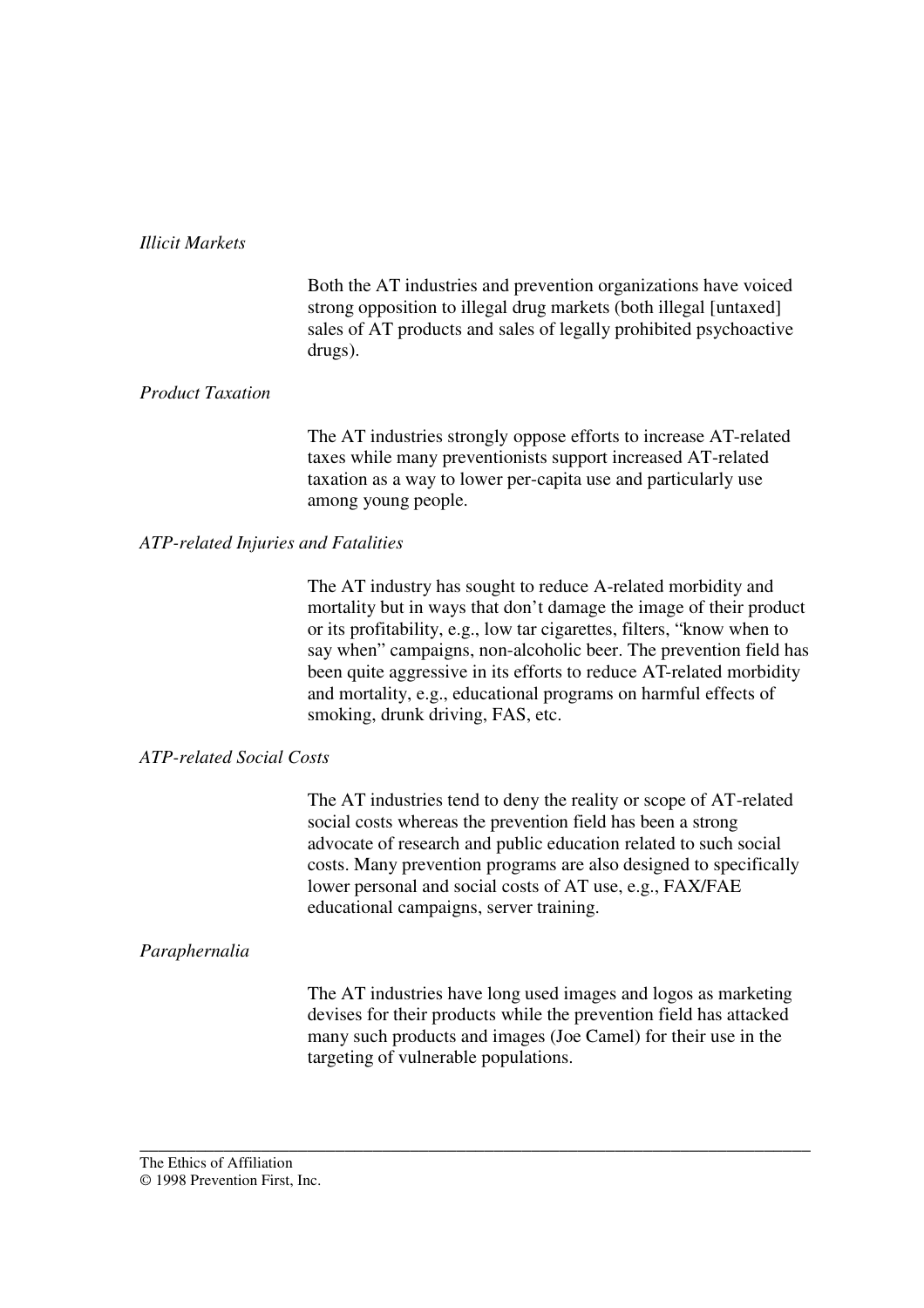*Heavy Use*  Where heavy use is a core of AT industry profits, the reduction of heavy use is a major goal of many prevention initiatives. *Alcoholism* The alcohol industry has been quite concerned about the damage alcoholism could do to its product's image but has been reasonably comfortable with a view of alcoholism as a disorder not caused by their product but by the unique biological vulnerability of a small population of drinker. There is potentially much greater goal incongruence between the alcohol industry and the prevention field in the arena of alcohol abuse than the arena of alcoholism.

#### **B. What gains are possible in this relationship?**

 Given the large number of areas listed above in which the goals or methods of the AT industries are in direct conflict with those of the prevention field, one must ask: Why would any prevention agency want to enter into a direct relationship with AT companies? When posed with that question, prevention program representatives quickly answered, "Money!" but were hard pressed to find any other benefits of such collaboration. The only other benefits noted were convincing the alcohol industry that preventionists weren't all "neo-prohibitionists" and the potential to influence AT companies to assume more responsible marketing practices. Discussion of this latter point, however, emphasized that the David-Goliath nature of any such relationship would make improbable any such influence on AT corporate policies.

 When asked what AT companies could expect to get out of giving money to ATOD prevention organizations, prevention workers perceived varied motivations for such contributions: 1) tax write-offs, 2) the ability to monitor and anticipate prevention strategies, 3) the ability to manipulate prevention agendas toward programs least threatening to the industry, 4) improved public image, and 5) suppression of effective prevention messages.

#### **C. What harm could unfold from this relationship?**

 The questions of what harm could unfold and who could be harmed as a result of prevention agencies entering into collaboration with AT industries triggered lively debate at the policy forum. It was generally agreed that the ethical question of potential harm involved multiple parties: individual prevention consumers, the community or society as a whole, individual prevention workers, prevention agencies, and the broader prevention field. It was argued that the potential harm to each and all of these parties needed to be carefully evaluated, as part of any decision to accept funds from the ATP industries.

<sup>© 1998</sup> Prevention First, Inc.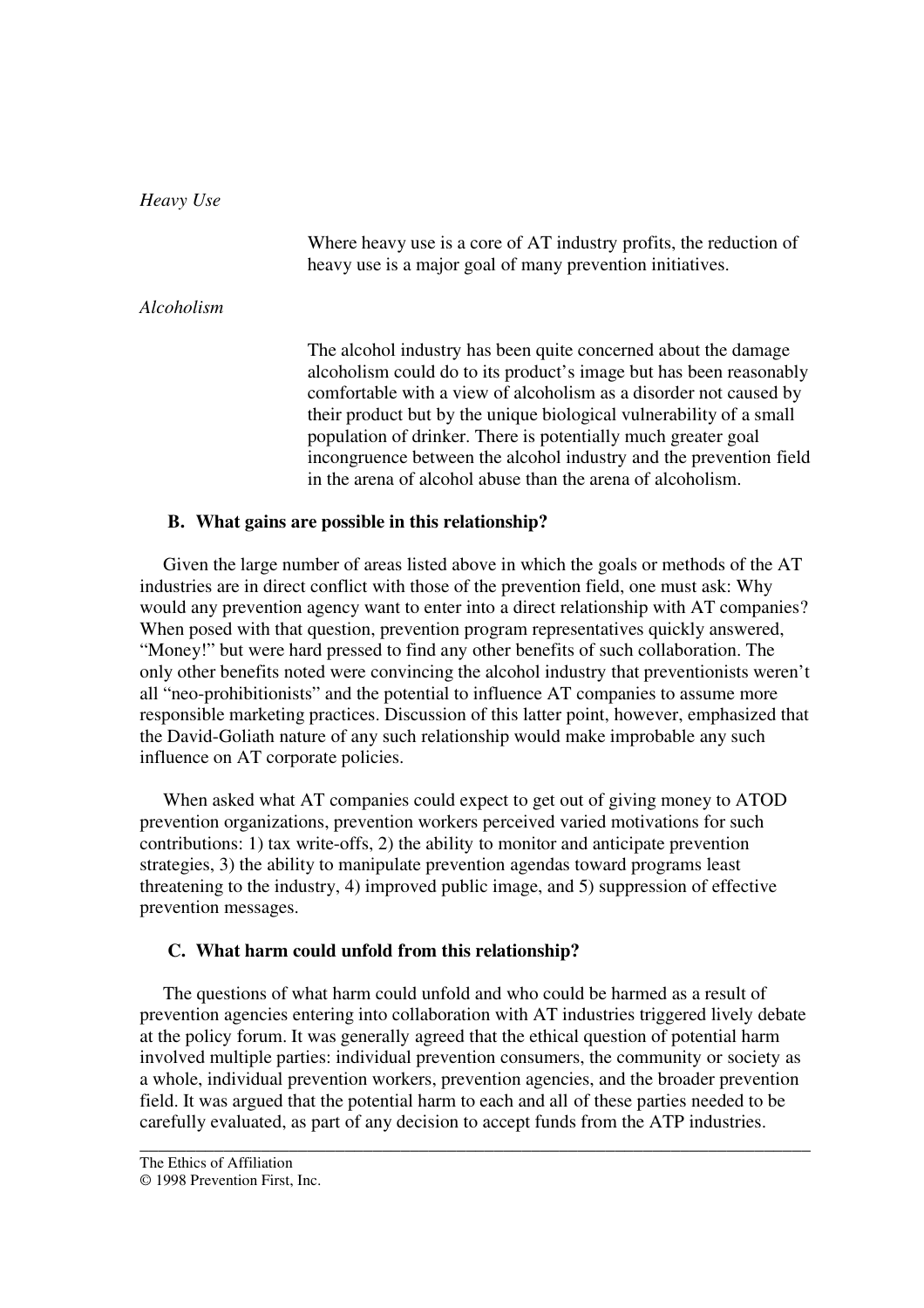## **D. Universal Values and the Question of Affiliation**

 Policy Forum participants were asked to review a list of universal values that tend to be consistently reflected in the values of professional helpers and to identify which of these values were relevant to the discussion of the relationship between prevention programs and the ATP industries. The universal values reviewed included the following:

Autonomy (Freedom over one's own destiny) Obedience (Obey legal and ethically permissible directives) Conscientious Refusal (Disobey illegal or unethical directives) Beneficence (Do good; Help others) Gratitude (Pass good along to others) Competence (Be knowledgeable and skilled) Justice (Be fair; distribute by merit) Stewardship (Use resources wisely) Honesty and Candor (Tell the truth) Fidelity (Keep your promises) Loyalty (Don't abandon) Diligence (Work hard) Discretion (Respect confidence and privacy) Self-improvement (Be the best that you can be) Nonmaleficence (Don't hurt anyone) Restitution (Make amends to persons injured) Self-interest (Protect yourself) (Source: Reproduced from White, 1993)

This portion of the Policy Forum discussions focused on four primary concerns.

- 1. The *freedom and autonomy* of prevention organizations to advocate on key alcohol policy questions could be undermined by financial linkages with and potential financial dependence upon organizations that manufacture, distribute, market and sell ATP products.
- 2. The values of fidelity and loyalty demand that prevention organizations not weaken their fiduciary promise to serve their communities. Forum participants expressed fears that this promise could be compromised for personal/institutional self-interest via acceptance of money from the ATP industries.
- 3. There was concern that accepting money from ATP industries in support of prevention initiatives could potentially do more harm and injury to the community than the good that could be potentially achieved through such monies. In short, there are potential iatrogenic effects from collaborations that undermine the prevention message and inadvertently empower ATP companies to more effectively promote their products. *(Nonmaleficence)*

<sup>©</sup> 1998 Prevention First, Inc.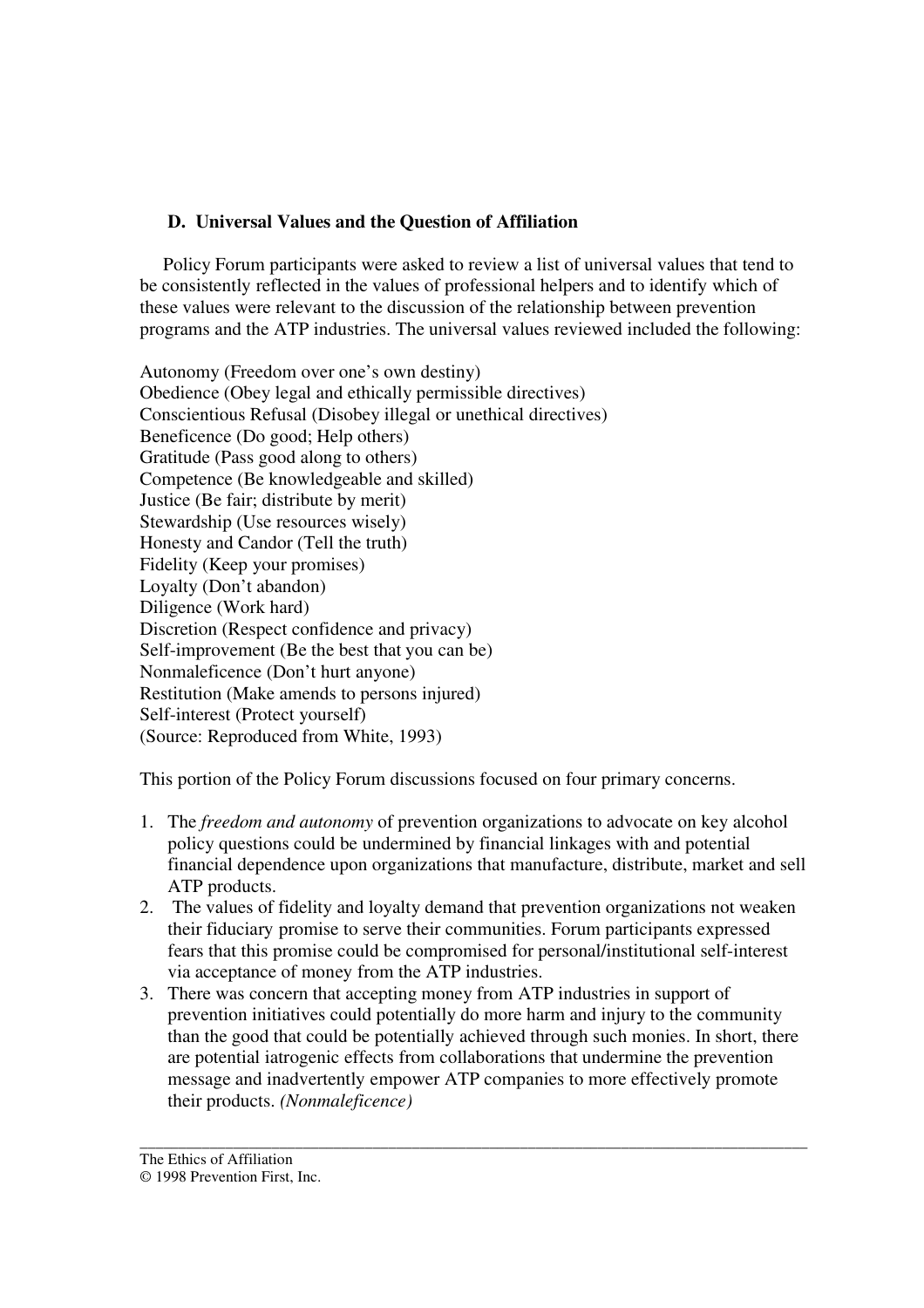4. Soliciting/Accepting funds from ATP industries, while helping prevention organizations in the short run, could injure these same organizations in the long run. *(Self-interest)*

## **III. Policy Forum Questions, Issues and Recommended Guidelines**

## **A. Should community-based prevention agencies accept funds that come directly from AT companies?**

 Of the five focus groups, four reached clear consensus that it was never acceptable for a community-based prevention agency to accept funds directly from AT companies. The primary expressed concerns were: 1) that the ability of the agency to fulfill its prevention mission could be compromised as a result of damage to its reputation and credibility resulting from perceived collusion with AT interests, and 2) that acceptance of such funds, by masking company policies and practices that undermined public health, could contribute to a positive image of AT companies. It was contended in these discussions that the potential for damage to prevention agencies from such relationships was minimized by the public's lack of knowledge about objectionable AT company practices such as the conscious targeting of minors in their advertising campaigns. However, with recent disclosures of such practices, public opinion of these companies and those who collaborate with them has rapidly shifted. There was particular concern that financially strapped prevention agencies because of their fiscal vulnerability might unconsciously shape prevention policies and practices to avoid conflict with their AT benefactors and, as a result, weaken the effectiveness of prevention programs.

 The one focus group that believed accepting funds from AT companies was sometimes acceptable, defined the following four conditions under which the acceptance of such funds would be acceptable:

- The history of the particular AT company and its current operating principles would not pose a gross conflict with the prevention message of the agency.
- AT representatives would not receive access to policy-making positions on the prevention agency's board as a result of their contribution.
- The AT company would not be able to impose restrictions on what could and could not be done within the prevention activities of the agency.
- The AT company's name would not appear on any prevention programs materials distributed to the community.
	- **B. Should community-based prevention programs accept AT dollars that are routed through an independent public health authority?**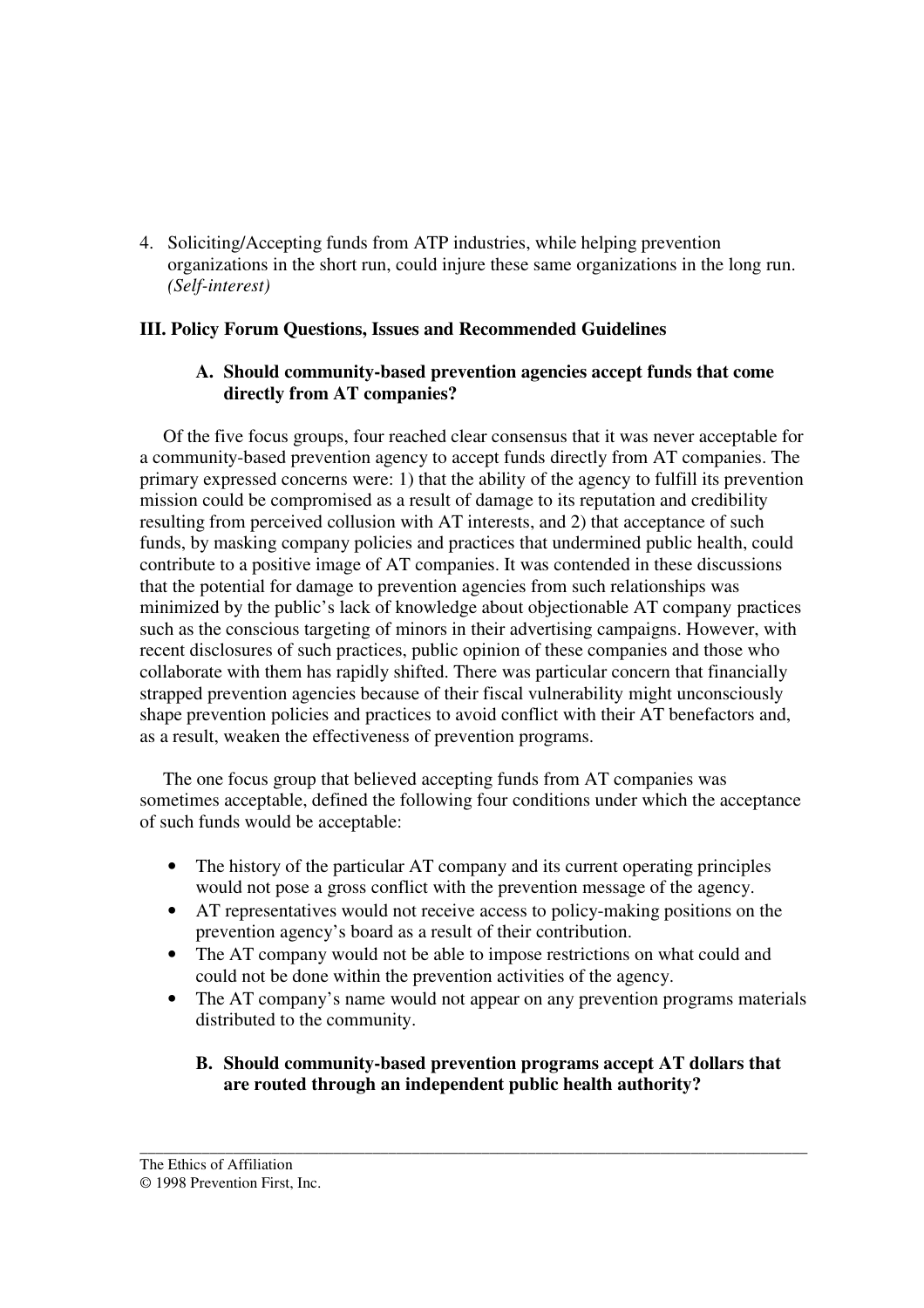There was considerable disagreement regarding this proposition. One focus group took the position that prevention agencies should never accept AT funds under these circumstances. They argued that all such contributions or levies on the AT industry should be devoted to media-based public service campaigns that could offset the promotional activities of the AT companies. There was a concern that by filtering token amounts of funds to local prevention efforts, the AT industries could avoid broad environmental strategies that could threaten their financial interests. A second group argued that AT funds coming through an independent public health authority would always be acceptable and that such arrangements would become commonplace in the future with the growing propensity for "sin taxes" and negotiated settlements of lawsuits targeting the  $AT$  industries.<sup>1</sup> Three focus groups felt that accepting  $AT$  dollars through an independent public health authority would be acceptable if:

- The money comes in the form of institutional restitution (tax/legal settlement) rather than a gift from AT companies.
- The source of the money and the mechanism through which it is delivered is openly communicated (not kept secret) from the community.
- The money supported prevention policies and programs through guidelines developed by the public health authority and without the involvement and influence of the AT industry.

## **C. Should AT representative be allowed to sit in decision-making positions on prevention agency boards and advisory councils?**

 Four of the prevention focus groups took the position that it would never be acceptable to have AT representatives sitting on prevention agency boards or advisory councils. The groups argued that such inclusion would be impossible given what they perceived as inherent conflict of interests on issues that could come before such boards and councils, e.g., prevention representatives sitting on AT boards. The fifth group stated that, while including AT representatives on a prevention board would be unacceptable, that there might be roles for such representatives on advisory councils or on a specialized committee, e.g., drunk driving task force.

The Ethics of Affiliation © 1998 Prevention First, Inc.

 $\overline{a}$ 

<sup>&</sup>lt;sup>1</sup> Alan Markwood, an independent reviewer of this document suggested the following in reference to this issue:

<sup>&</sup>quot;I would contend that the key distinction is not whether alcohol or tobacco money flows through an intermediary but, who controls the distribution of those funds. Taxation, in which an elected government makes the decisions of whether funds are raised as well as how they are spent, is qualitatively different than any other situation in which industry representatives own the decision to give, irrespective of who the money goes through for distribution. Taxation is ethically 'clean' vis-à-vis the industry. The only concern is the government unit becoming dependent on alcohol or tobacco taxes. The best protection against this is to earmark the proceeds of these taxes to ATOD prevention and treatment."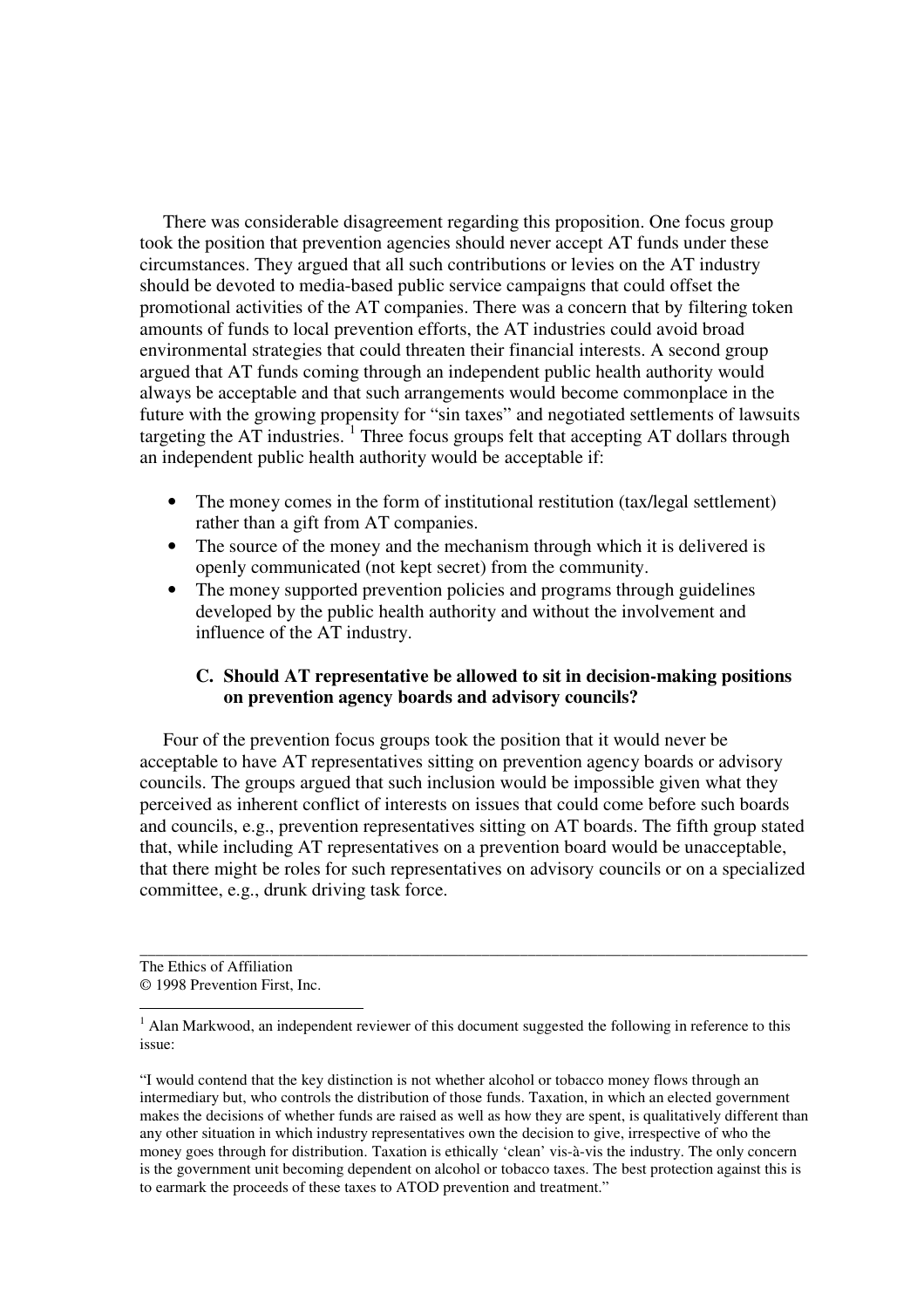## **D. Should prevention agencies collaborate with AT companies in the planning or delivery of prevention services, e.g., co-sponsorship of events, collaboration on prevention campaigns?**

 Four focus groups contended that collaboration with the AT industries would never be acceptable while one group suggested that such collaboration might be acceptable as long as there was an unequivocal no-use message for youth under age 21 and that all elements of the prevention message were supported by mainstream research. There was further criteria suggested to judge any such collaboration: "Can this arrangement pass the "60 Minutes" Test? What questions would Mike Wallace ask about this collaboration?" Those groups that universally opposed such collaboration felt that collaboration with the AT industries in local prevention activities would send a mixed message that would dilute the power and effectiveness of any prevention activity.

## **E. What other recommendations would you make to prevention agencies regarding their relationship with the ATP industries?**

 Focus group discussions of this question acknowledge that many prevention agencies had received funding from or otherwise collaborated with the ATP industries sometime during their history. It was further acknowledged that some prevention agencies, in a search for greater financial stability, were looking at ATP industries as a potential future funding source. Based on these realities, the focus groups made the following three recommendations.

- 1. Prevention agencies should educate themselves about the history about the history of the ATP industries in the US and where the interests of these industries may conflict with or align with prevention agencies more specifically, these agencies should review some of the historical strains that have existed between ATP companies and the fields of substance abuse prevention and treatment.
- 2. Administrative and fiscal agents of prevention programs need to be educated about the problems that can arise in the relationship between prevention agencies and ATP companies. There needs to be a high level of value congruence on these issues from the bottom to the top of prevention agencies.
- 3. Prevention agencies should develop and foundation upon which they can make ethical decisions regarding their relationship with the ATP industries. This foundation is made up of a clear mission statement, the delineation of care values of the organization, and the development of an agency code of ethics whose standards can help delineate acceptable and unacceptable prevention partnerships. This foundation needs to be in place BEFORE the issue of accepting funds from, or collaboration with, ATP companies arises.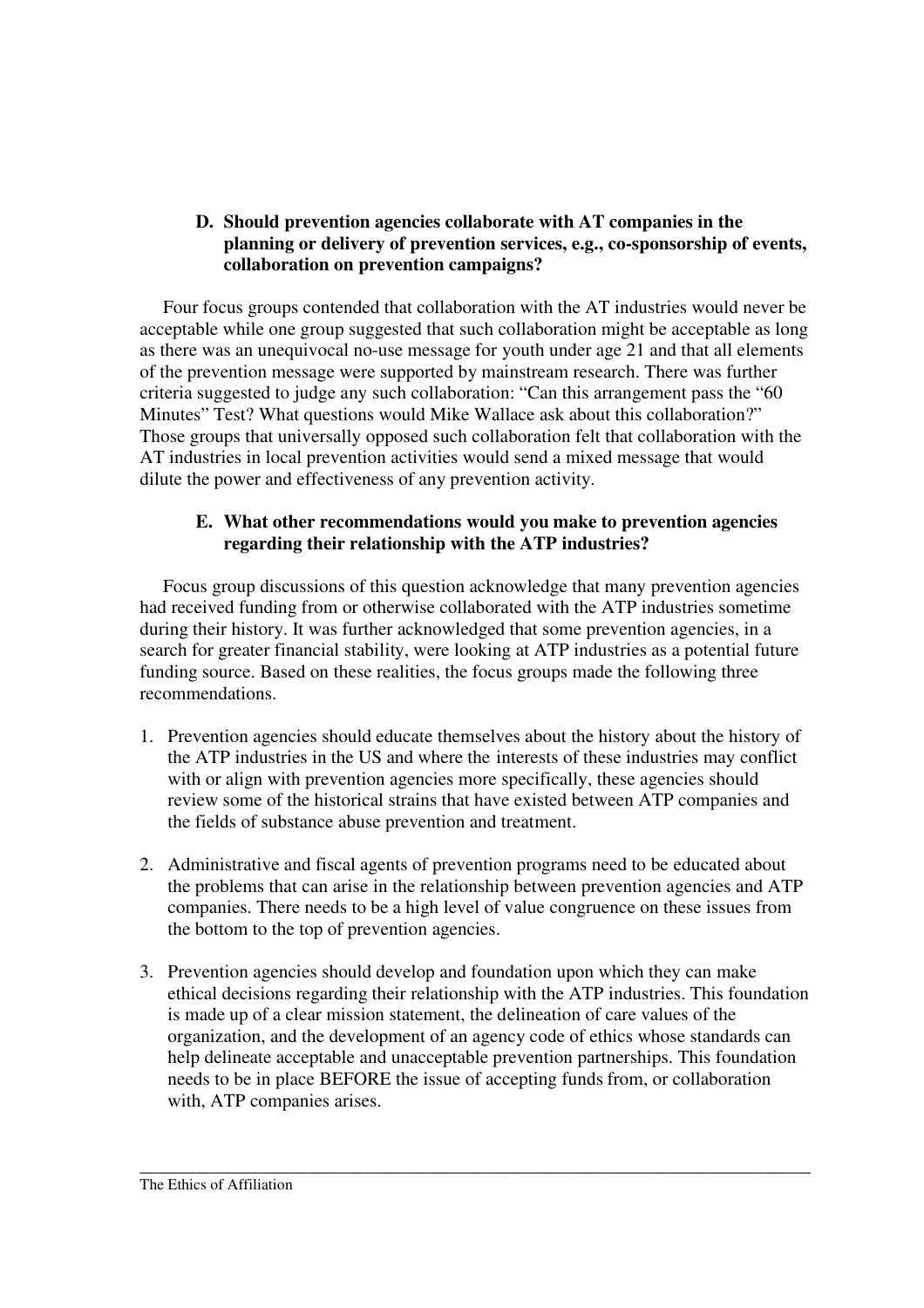## **IV. Where do we go from here?**

 It is undeniable that the controversy surrounding the relationship between the ATP industries and ATOD prevention agencies will continue for some time to come. We will most likely hear more and more discussions regarding shrinking resources for prevention programs, tobacco settlements, sin taxes, etc. It is becoming increasingly important for individual prevention agencies and the prevention field as a whole, to take a position on this issue. The following are some suggestions as to what next steps we, as a field, should take in order to continue to develop an ethical framework from which we practice our profession.

- 1. It is important that we continue to heighten ethical sensitivities in this arena. This can be achieved through orientation and training of prevention professionals. As was recommended by the policy forum participants, all sections of prevention agencies, including administrative staff and fiscal agents should educate themselves about the history of AT companies in the US, the potential conflict of interest and the problems that can arise from the acceptance of AT industry funding.
- 2. As a field, we must develop a collective model of ethical decision-making. This model must go beyond the ATP issue and address the whole spectrum of ethical issues that arise within the prevention arena. We need a body of ethics literature that is specific to prevention. Senior professionals must be encouraged to write about ethical issues, and to help the field formulate an ethical decision-making model and a casebook of ethical dilemmas faced in the prevention field.
- 3. We must develop, as a field and as individual agencies, ethical codes that can guide the field in constructing its relationship with ATP industries. It is important to move beyond aspirational values to operational standards of practice. We r ecommend that state prevention certification bodies push for the further evolution of codes of ethics that are tied to certification and we recommend that development of local agency codes of professional practice.
- 4. We recommend that each agency develop a clear statement regarding its position on the issues discussed in the paper, in order to have their policy in place prior to a time when these issues arise.
- 5. As a field, we should recommend that our state substance abuse and public health authorities explore how they might serve as the clearinghouse through which any funds from the ATP industries would flow. Authorities should develop guidelines regarding the acceptance and reallocation of funds to community agencies. This process would assure that the interests served by those funds would be those of the public at large and not exclusively those of a proprietary industry.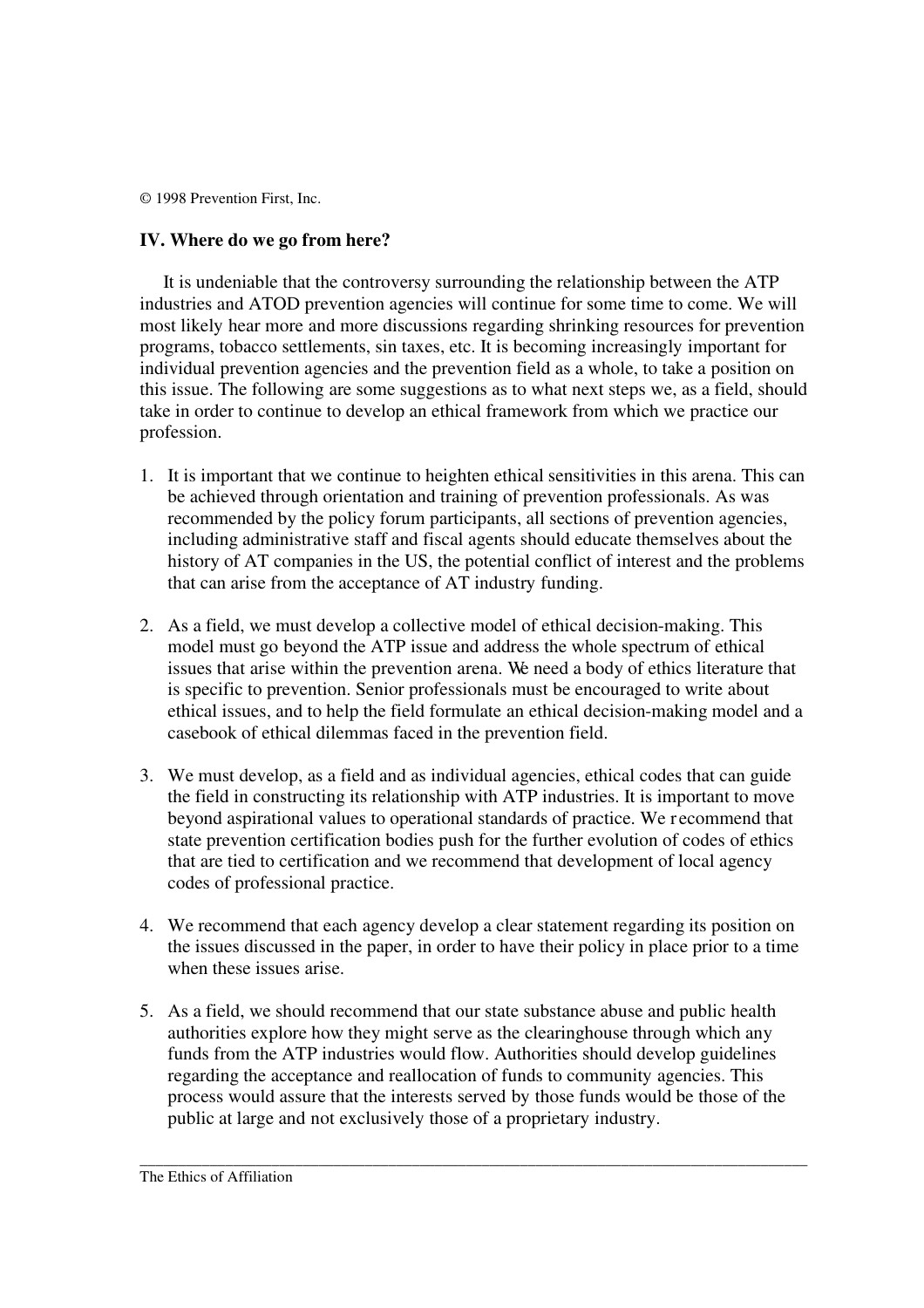6. Ethical sensitivities in prevention have evolved considerably throughout the  $20<sup>th</sup>$ century. We must allow these sensitivities and standards to continue to evolve as we move forward as a culture and as we progress as a professional field. To assess the current status of those sensitivities and standards, we would call for a national prevention forum to specifically explore the issues addressed in this report.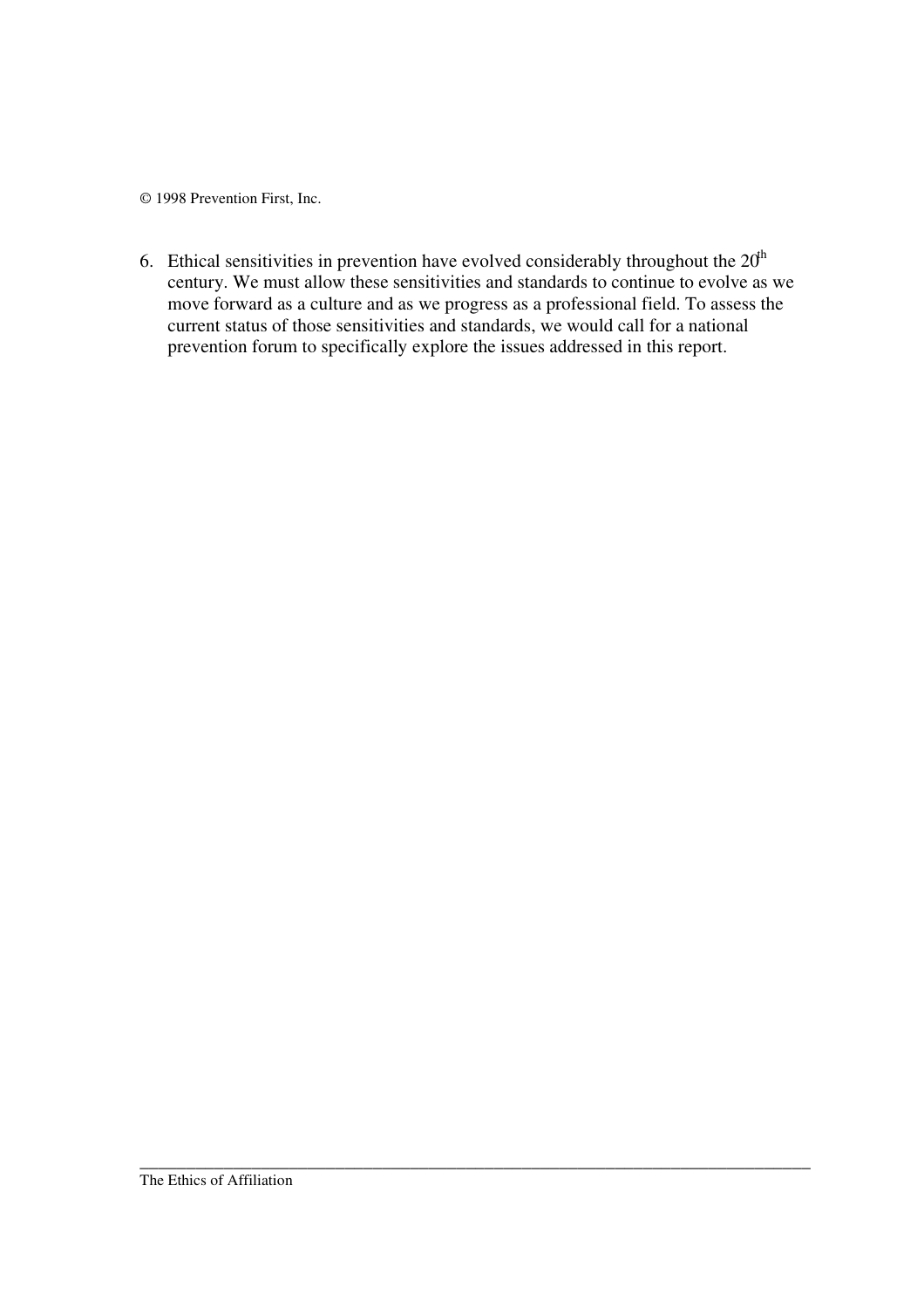## **References**

Babor, T., Edwards, G. & Stockwell, T. (1996) Science and the Drinks Industry: Cause for Concern. *Addiction*. 9:5-9.

Badaway, A. (1996) Ethics in Alcohol Research and Publishing. *Alcohol & Alcoholism*, 31(1):7-9.

Cohen, J. (1996) Tobacco Money Lights Up a Debate. *Science*. 272: 492.

Edwards, G., Babor, T., Faw, M., and Stockwell, T. (1995) Editorial: Playing Fair: Science, Ethics and Scientific Journals. *Addiction*. 90:3-8

Hacker, G., Collins, R. and Jacobson, M. (1987) *Marketing Booze to Blacks*. Washington, D.C., Center for Science in the Public Interest.

Hicks, S. and Hammond, E. (1990) Alcohol Industry Influence: Two Views. *Student Assistance Journal*. September/October, pp. 26-32, 47-50.

Hurt, R. (1997) Comments on Perkin's "Membership of Tobacco Industry Scientists in Scientific Societies," Addiction 92(5):521-529.

Jacobson, M., Atkins, R., and Hacker, G. (1983). *The Booze Merchants: The Inebriating of America*. Washington D.C.: Center of Science in the Public Interest.

Johnson, B. (1973). *The Alcoholism Movement in America: A Study in Cultural Innovation* Urbana, Illinois: University of Illinois Ph.D. Dissertation.

Levine, H. (1978). The Discovery of Addiction: Changing Conceptions of Habitual Drunkenness in America. *Journal of Studies on Alcohol*, 39(2):143-174.

Markwood, A. (1992) *Guidelines for Alcohol Industry Involvement in Prevention* Naperville, IL: Illinois Drug Education Alliance.

Mason, P. (1993) "Are Our Friends in the Alcohol Industry There When We Need Them?" *Addiction*. 88(1):23-24

Mosher, J. and Frank, E. (1994) *Reaching Consensus: Assessing Support for National Alcohol Policies*. Paper delivered at the 122<sup>nd</sup> Annual Meeting of the American Public Health Association, October 30-November 3, 1994, Washington, D.C.